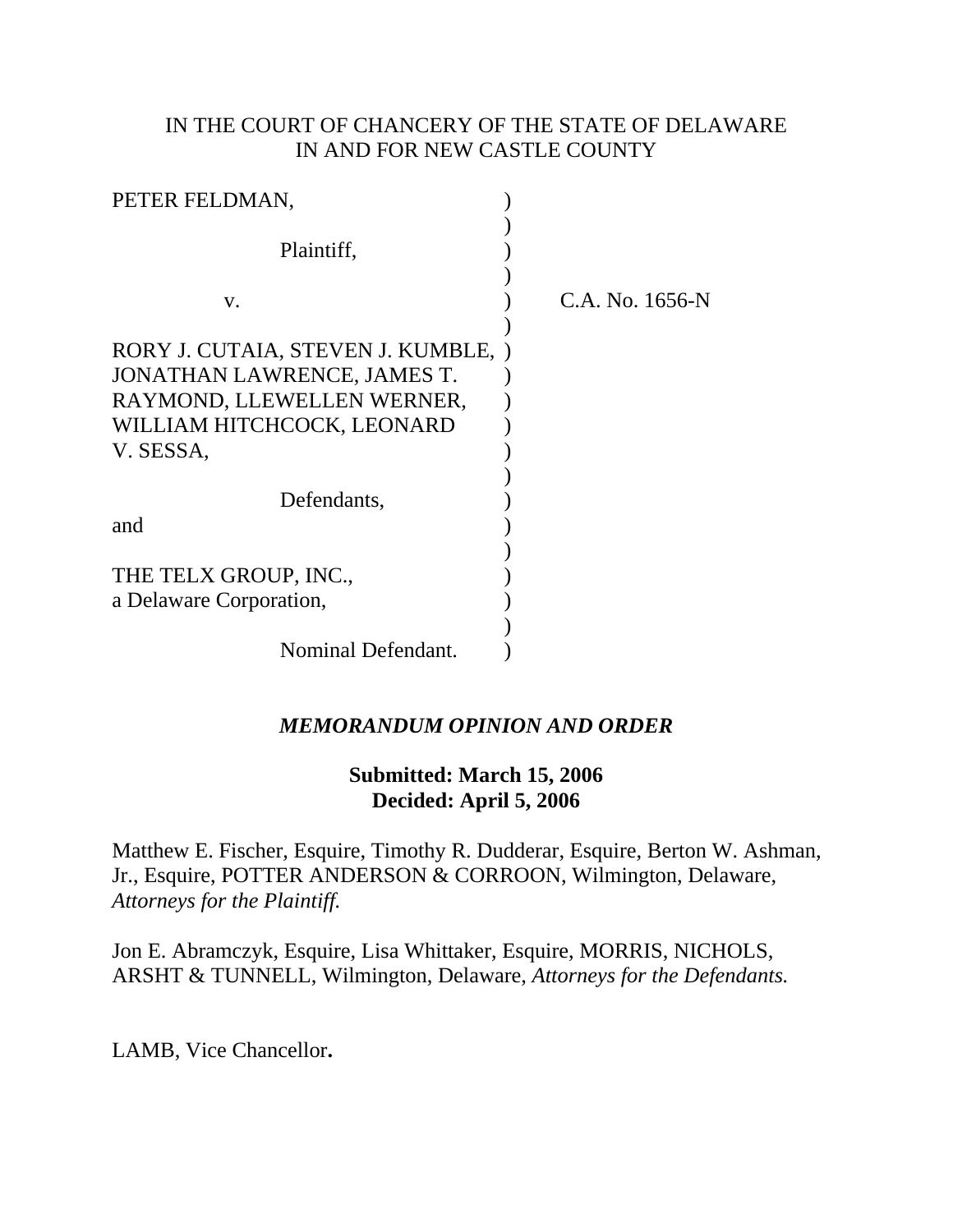The complaint in this lawsuit discusses a series of transactions between March 2002 and August 2003 in which the Telx board of directors allegedly granted themselves a significant equity stake in the company for little or no consideration.<sup>1</sup> The plaintiff alleges that these transactions had the effect of significantly diluting his equity position in the company from 10.3% to approximately 1.5%. Moreover, the plaintiff claims that he was not informed about and was unaware of these events until after the transactions took place and that he was unaware of the participation of the individual defendants and their affiliates in these transactions until he received documents from the company in connection with a recently concluded books and records action filed pursuant to Section 220 of the Delaware General Corporation Law ("DGCL").<sup>2</sup>

In addition, the plaintiff asserts several claims with respect to an August 29, 2005 self-tender offer by the company for \$5 million worth of its securities. First, the plaintiff alleges that the director defendants, who own approximately 89% of Telx's options and warrants, specifically structured the repurchase to include

<sup>&</sup>lt;sup>1</sup> The facts recited in this opinion are taken from the well pleaded allegations of the amended complaint ("Compl."), unless otherwise noted, and are presumed to be true for the purposes of this motion.

<sup>&</sup>lt;sup>2</sup> The plaintiff made a demand on Telx in accordance with 8 *Del. C.* § 220 on February 11, 2004, requesting books and records relating to the challenged transactions alleged in the complaint. When the plaintiff did not receive a response to his demand after several months, he brought a Section 220 action in this court on August 6, 2004. The parties settled the dispute in May 2005 when the company agreed to produce documents in several of the categories sought by the plaintiff. A formal stipulation and order of dismissal was entered on May 9, 2005.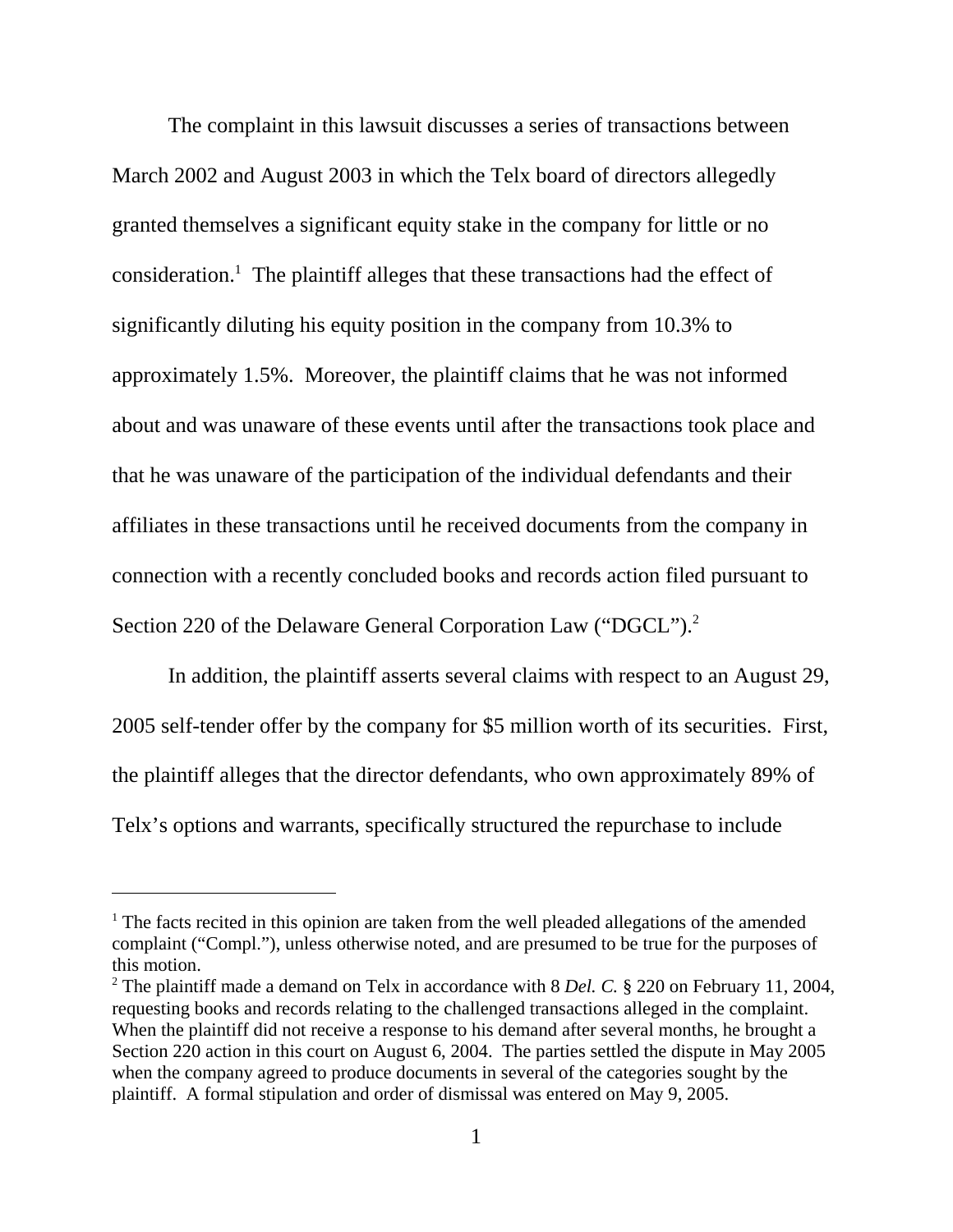options and warrants and set the price term far above fair value in order to impart value to those otherwise underwater options and warrants.

Second, the plaintiff alleges that the repurchase caused an impairment of the company's capital in violation of Section 160 of the DGCL. The plaintiff asserts that, based on the financial information provided to the stockholders in the disclosure document accompanying the repurchase offer, it is apparent that "the repurchase amount of \$5 million clearly exceeds Telx's surplus thus causing an impairment of Telx's capital in violation of 8 *Del. C*. § 160."3

Finally, the plaintiff claims that the repurchase offer disclosure document contains several material misstatements and omissions. The complaint alleges, among other things, that the defendants failed to disclose (1) an explanation for their decision to repurchase \$5 million worth of securities, (2) how they arrived at the \$10 repurchase price, and (3) why they chose to include options and warrants, which were predominantly owned by the Telx directors, in the repurchase.

With respect to the claims regarding the repurchase, the plaintiff seeks rescission of the repurchase of any company securities held by participating individual directors, and/or rescissory damages.

The defendants have moved to dismiss the amended complaint under Court of Chancery Rules 12(b)(6) and 23.1. The defendants argue that the plaintiff did

 $3$  Compl.  $\P$  44.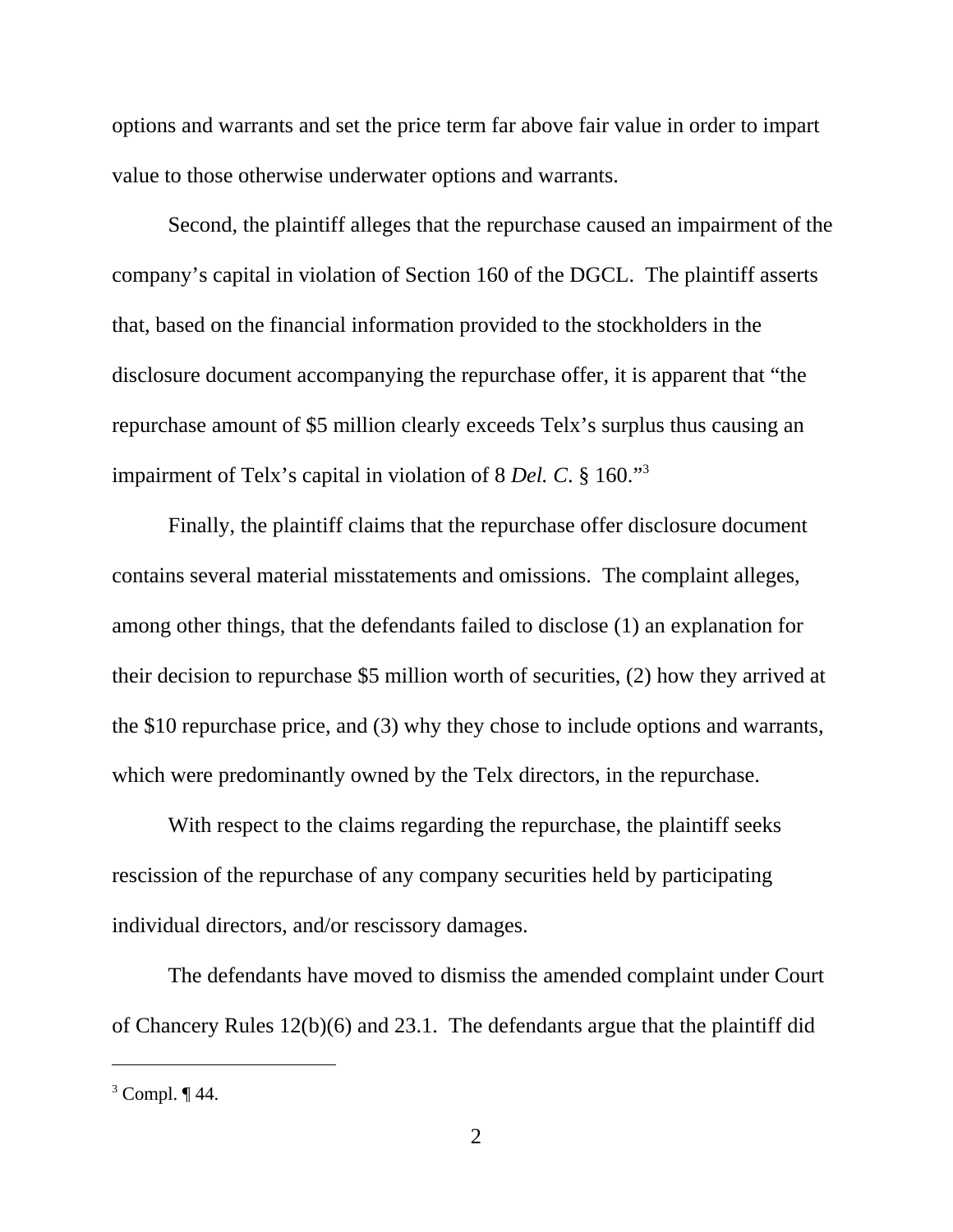not make a demand on the Telx board before proceeding with this derivative action and that the amended complaint does not plead with particularity facts that create a reasonable doubt as to the ability of the Telx board to independently consider such a demand. In addition, the defendants argue that the plaintiff's claims for wrongful dilution, breach of the fiduciary duty of loyalty, violation of 8 *Del. C*. § 160, breach of the fiduciary duty of candor, and rescission should all be dismissed for failure to state a claim upon which relief may be granted.

Oral argument was held on March 15, 2006, at which time the court denied the motion in its entirety. This opinion sets forth the reasons for the court's decision.

### **I.**

### A. The Parties

Nominal defendant The Telx Group, Inc. is a privately held Delaware corporation with its principal place of business in New York, New York.<sup>4</sup> Telx is a start up company that provides interconnection facilities and services to telecommunications and internet companies.<sup>5</sup> The individual defendants, Rory J. Cutaia, Steven J. Kumble, Jonathan Lawrence, James T. Raymond, Llewellen

<sup>4</sup> In August 2000, the company was incorporated in Delaware under the name CSP Holdings, Inc. and was renamed The Telx Group, Inc. in December 2000.

<sup>&</sup>lt;sup>5</sup> Telx operates a carrier neutral interconnection facility in New York City that provides network access to more than 100 carrier and enterprise networks.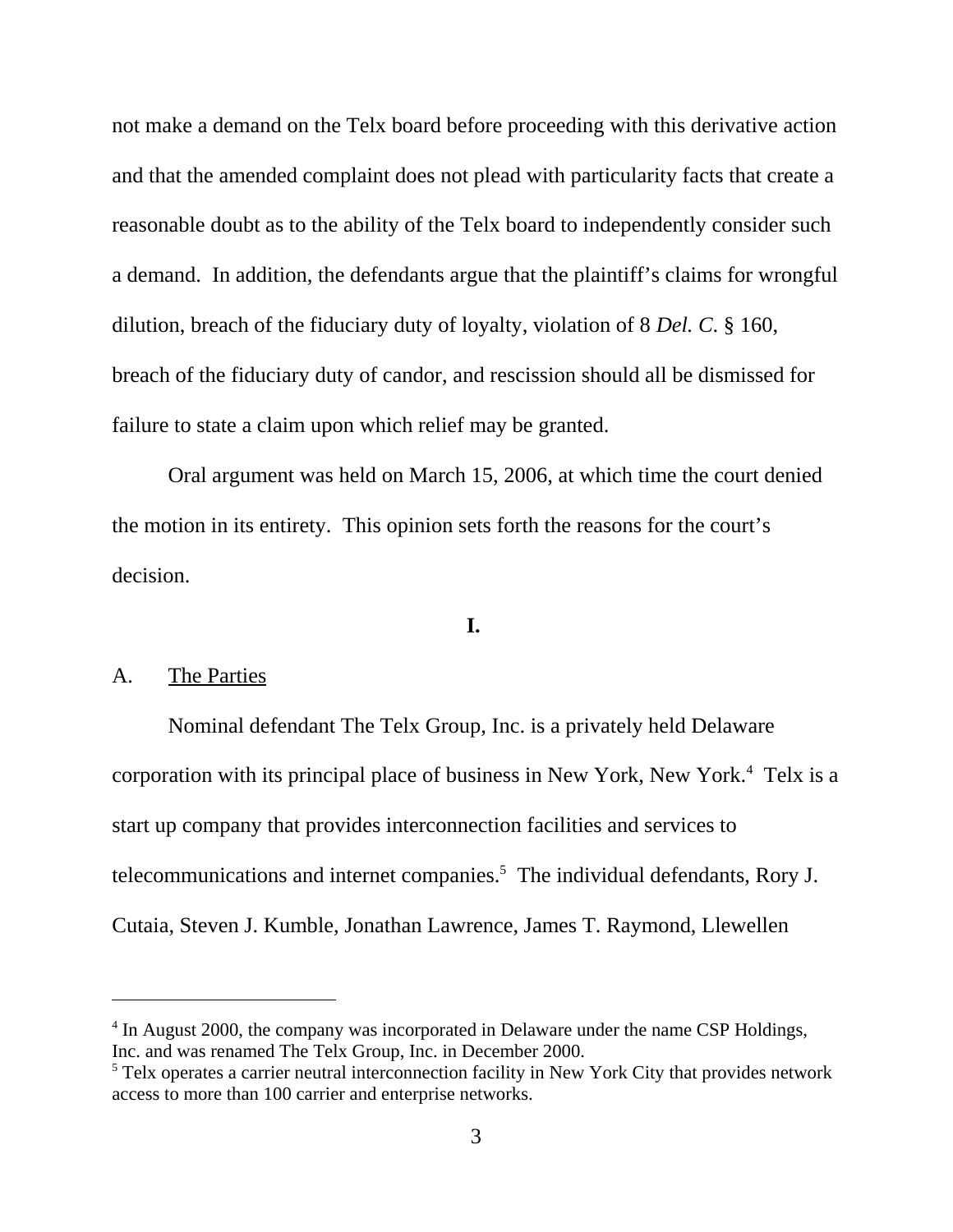Werner, William Hitchcock, and Leonard V. Sessa, comprise the current Telx board of directors. Cutaia is the Chief Executive Officer, President and Chairman of Telx's board of directors. Lawrence is Telx's Chief Financial Officer and Chief Operating Officer. It is alleged that the defendant directors, including their family members and entities which they control, collectively hold over 60% of the company's equity and approximately 89% of the company's outstanding options and warrants.

The plaintiff, Peter Feldman, was a co-founder, Chief Technology Officer, and is a former director of Telx.<sup>6</sup> Feldman is a record and beneficial owner of Telx common stock.

# B. The Private Placement Offering, Exchange Transaction, Recapitalization, And Reverse Stock Split

In 2002, Telx conducted a private placement offering in which it offered common stock and debt in the form of senior secured and subordinated convertible promissory notes at a 16% interest rate due June  $2005$ .<sup>7</sup> The plaintiff alleges that the documents obtained by him in the Section 220 action disclose that millions of dollars worth of the 16% notes were issued to Telx directors and officers, including five of the seven director defendants, Hitchcock, Sessa, Cutaia, Lawrence, and

<sup>&</sup>lt;sup>6</sup> The plaintiff co-founded Telx with defendant Cutaia and other investors.

<sup>&</sup>lt;sup>7</sup> The total face value of the 16% notes issued equaled \$7.05 million.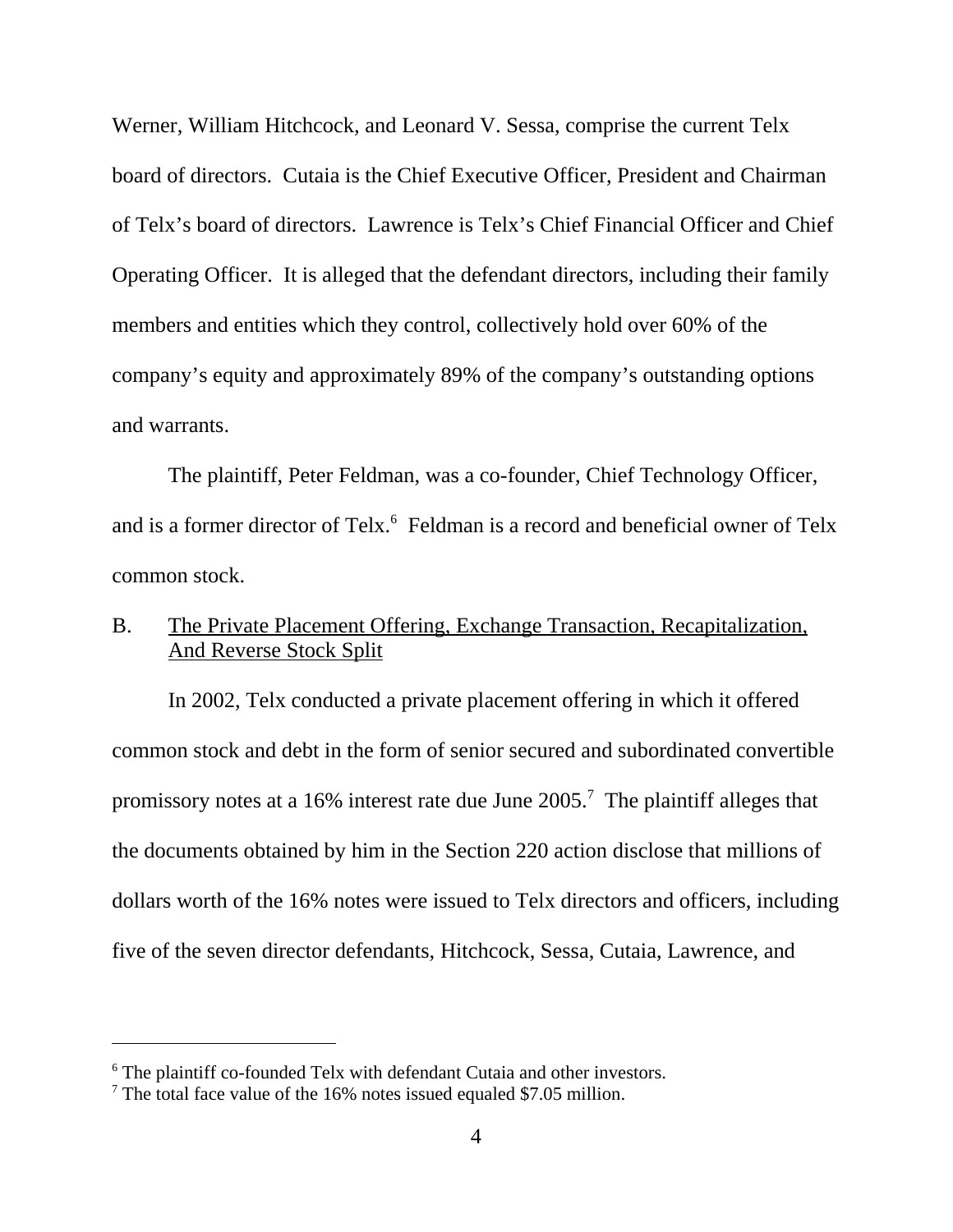Raymond, individually and through their family members and entities they  $control<sup>8</sup>$ 

In April 2003, the company conducted an exchange transaction, pursuant to which the 16% notes issued in the private placement were exchanged for a combination of newly issued 9% senior secured promissory notes and reduced strike prices on associated warrants to purchase Telx common stock.<sup>9</sup> A total of \$5,543,797 of the senior secured 16% notes were exchanged for 9% notes, and approximately \$1.1 million worth of the subordinated convertible 16% notes were converted into 3.3 million shares of Telx common stock at a price of \$0.34 per share. Allegedly, Telx directors and officers, and their family members and entities they control, were significant participants in the exchange transaction, "exchanging millions of dollars of 16% notes they received in the private placement for 9% notes, warrants and common stock."10 The same five director defendants that participated in the private placement, Hitchcock, Sessa, Cutaia,

<sup>&</sup>lt;sup>8</sup> Specifically, it is alleged that the following individual defendants and their affiliates received the 16% notes in the private placement: (i) Hitchcock and affiliates Avalon Financial Group, Ltd., Rosalie B. Hitchcock and Margaret M. Hitchcock Fanning, (ii) Sessa, (iii) Cutaia (through the Cutaia Group, L.L.C.), (iv) Lawrence and affiliate Joseph S. Lawrence, Jr., IRA, and (v) Raymond and affiliates Barbara K. Raymond, J. Todd Raymond, James F. Fitzgerald IRA, Mystic Island Corporation, Arthur & Elanor Foss, John E. Friend, II, M.D. and Kimberly K. Raymond, John Friend LLC, Kevin Lynch Trust and Friend Family Revocable Trust. <sup>9</sup> The reduced strike prices ranged from \$0.34 to \$0.50 per share.

 $10$  Compl.  $\P$  20.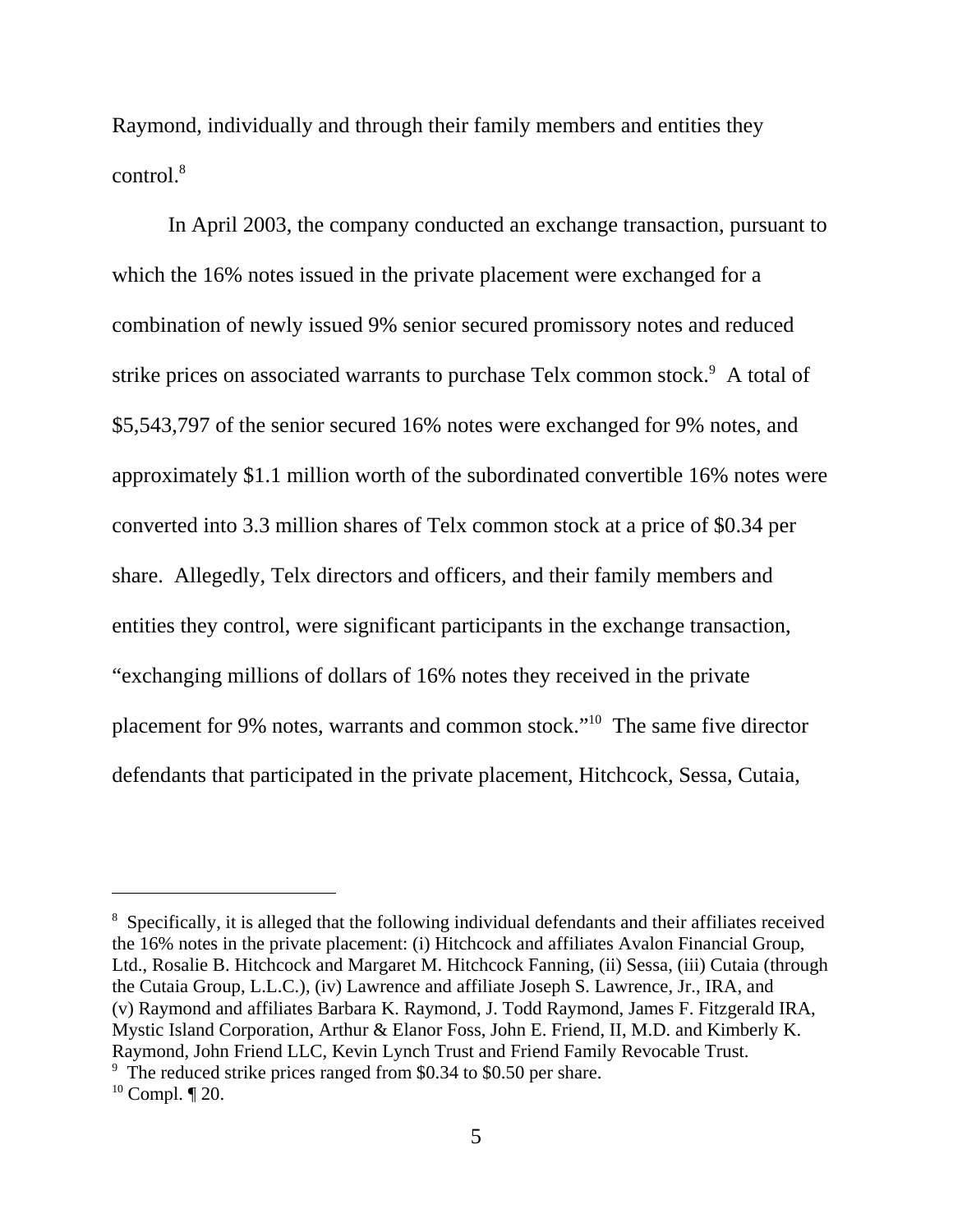Lawrence, and Raymond, also participated in the exchange, individually and through their family members and entities they control.<sup>11</sup>

In August 2003, the company engaged in a recapitalization whereby the company received \$3.8 million in cash and converted \$7.8 million of debt and accrued interest into Series A preferred stock. The Series A preferred stock was convertible into Telx common stock on a ten-to-one basis.<sup>12</sup> Again, allegedly Telx directors and officers, including the five director defendants, Hitchcock, Sessa, Cutaia, Lawrence, and Raymond, individually and through their family members and entities they control, participated in the recapitalization, converting into Series A preferred stock millions of dollars of the 9% notes they received through the exchange transaction.<sup>13</sup>

 $11$  The following individual defendants and affiliates participated in the exchange transaction: (i) Hitchcock and affiliates Avalon Financial Group, Ltd., Rosalie B. Hitchcock and Margaret M. Hitchcock Fanning, (ii) Sessa, (iii) Cutaia (through the Cutaia Group, L.L.C.), (iv) Lawrence and affiliate Joseph S. Lawrence, Jr., IRA, and (v) Raymond and affiliates Barbara K. Raymond, J. Todd Raymond, James F. Fitzgerald IRA, Mystic Island Corporation, Arthur & Elanor Foss, John E. Friend, II, M.D. and Kimberly K. Raymond, John Friend LLC, Kevin Lynch Trust and Friend Family Revocable Trust.

 $12$  The Series A preferred stock was issued at four different prices depending upon the level of seniority of the debt exchanged: \$1.80 per share for new capital and accrued interest and pastdue debt; \$2 per share for the senior secured 16% notes and the 9% notes; \$3.40 per share for the subordinated convertible 16% notes; and \$4 per share for the 12% and 10% junior subordinated debt.

 $13$  Specifically, the following individual defendants and their affiliates participated in the recapitalization by converting 9% notes into Series A preferred stock: (i) Hitchcock and affiliates Avalon Financial Group, Ltd., Rosalie B. Hitchcock and Margaret M. Hitchcock Fanning, (ii) Sessa, (iii) Cutaia (through the Cutaia Group, L.L.C.), (iv) Lawrence and affiliate Joseph S. Lawrence, Jr., IRA, and (v) Raymond and affiliates Barbara K. Raymond, J. Todd Raymond, James F. Fitzgerald IRA, Mystic Island Corporation, Arthur & Elanor Foss, John E. Friend, II, M.D. and Kimberly K. Raymond, John Friend LLC, Kevin Lynch Trust and Friend Family Revocable Trust.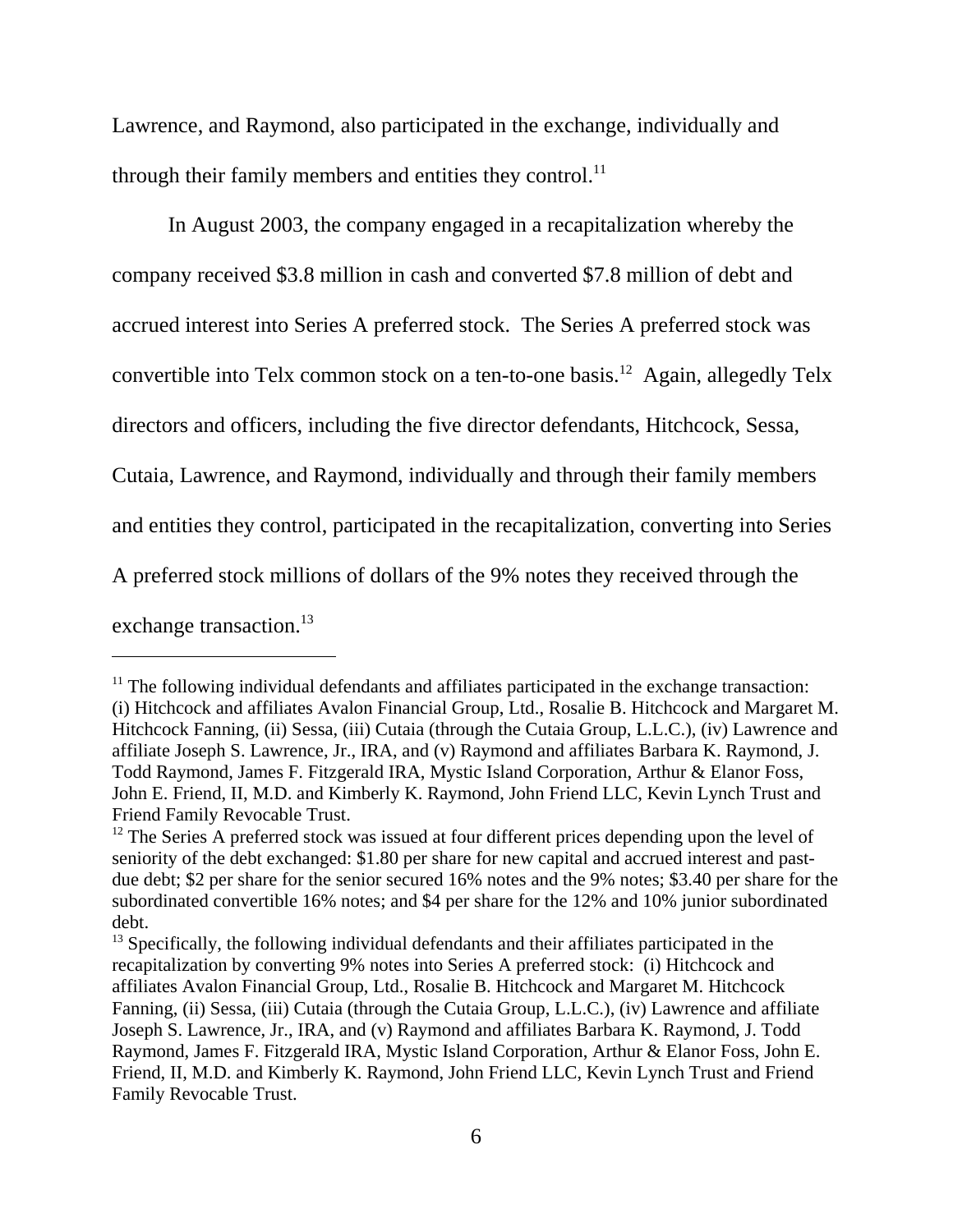In September 2003, Telx conducted a ten-to-one reverse stock split in which the preferred stock acquired in the exchange transaction and convertible into common stock on a ten-to-one basis became convertible into common stock on a one-to-one basis. These transactions indicated a value for the common stock ranging from \$0.18 to \$0.40 per share (or \$1.90 to \$4 per share assuming that the convertible feature was adjusted to one-to-one following the reverse stock split).

The plaintiff alleges that these transactions enabled the company's board and senior management, and their family members and entities they control, to amass holdings of approximately 60% of Telx's equity and 89% of Telx's outstanding options and warrants. It is alleged that these transactions also diluted Telx's common stockholders, including the plaintiff.14 The plaintiff alleges that, based on the documents the company produced (and did not produce) pursuant to the Section 220 action, there are no records disclosing any consideration received by the company in exchange for the 16% notes issued to the director defendants, and their family members and entities they control, in the private placement.<sup>15</sup>

 $14$  Compl. ¶ 18.

<sup>&</sup>lt;sup>15</sup> Compl.  $\P$  23. According to the complaint, "[d]espite specifically requesting in the 220 Action 'all documents evidencing outstanding loans on which the Company is the obligor including . . . promissory notes, security interests [and] indentures' and agreeing to settle the 220 Action on the basis of a representation from the Company's counsel that the Company had produced 'supporting documents for equity investments in the March 2002 Private Placement and underlying promissory notes and debt agreements,' very few, if any, documents evidencing receipt of consideration by the company in exchange for securities issued pursuant to the Private Placement were produced to plaintiff."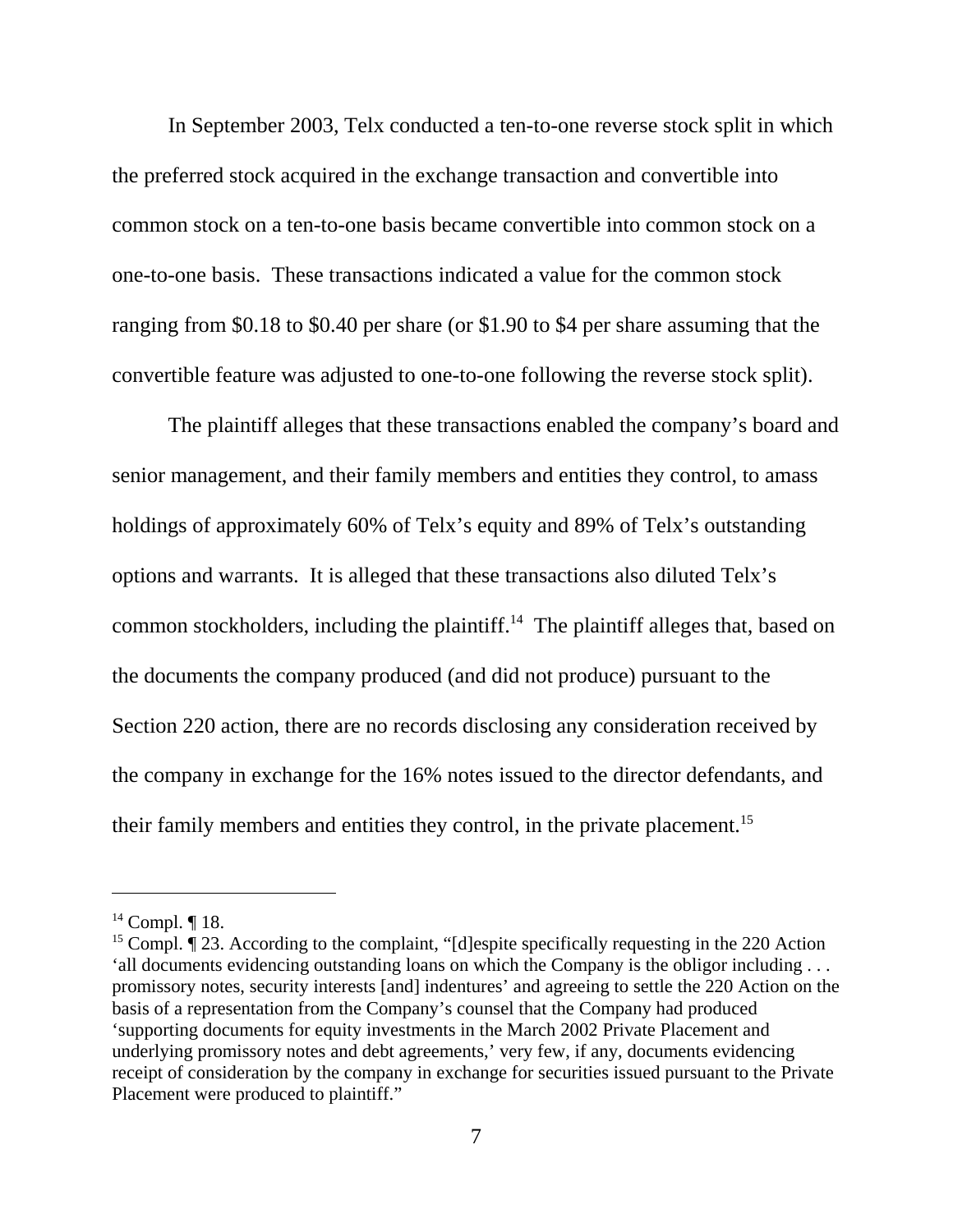Furthermore, with the exception of defendant Kumble, individual defendants,

Hitchcock, Lawrence, Cutaia, Sessa, Raymond, and Werner,<sup>16</sup> either directly or through entities they control, were allegedly issued significant amounts of notes and securities in the private placement for little or no consideration.<sup>17</sup> In addition, the company's financial statements for 2002, the year in which the private placement took place, allegedly support the claim that a significant amount of the 16% notes were issued to the director defendants for grossly inadequate or no consideration.18

Moreover, the plaintiff claims that the documents produced through the Section 220 action raise questions concerning the procedure by which the Telx board approved these transactions. Allegedly, the recapitalization was

<sup>&</sup>lt;sup>16</sup> The court notes the inconsistency between  $\P$  29 of the complaint (alleging that Werner received notes and securities in the private placement for little or no consideration) and ¶ 19 of the complaint (not listing Werner as a participant in the private placement).

 $17$  For example, allegedly defendant director Lawrence received a significant equity stake of Telx through these transactions for little or no consideration. Lawrence was issued 16% notes with a face value of \$321,959 in the private placement. Following the exchange transaction, the recapitalization, and the reverse stock split, with little or no investment, Lawrence amassed a total of 256,369 shares of common stock or common stock equivalents. Excluding warrants and options, Lawrence held approximately 3.4% of the company's outstanding common stock or common stock equivalents as of October 31, 2004. Allegedly, despite specific requests from the plaintiff in the Section 220 action, the company did not provide any evidence of consideration in exchange for any of the securities Lawrence purportedly held, including the 16% notes and common stock, with the exception of two checks: one dated January 15, 2003 in the amount of \$26,000 and the other dated August 12, 2003 in the amount of \$5,000.

<sup>&</sup>lt;sup>18</sup> The complaint states: "According to the Company's 2002 financial statements, the Company issued \$7.05 million of 16% Notes in the Private Placement. However, the statement of cash flows contained in the same 2002 financial statement discloses that the Company received only \$5.08 million in proceeds from long term debt in 2002—nearly \$2 million less than the face value of the notes issued." Compl. ¶ 30.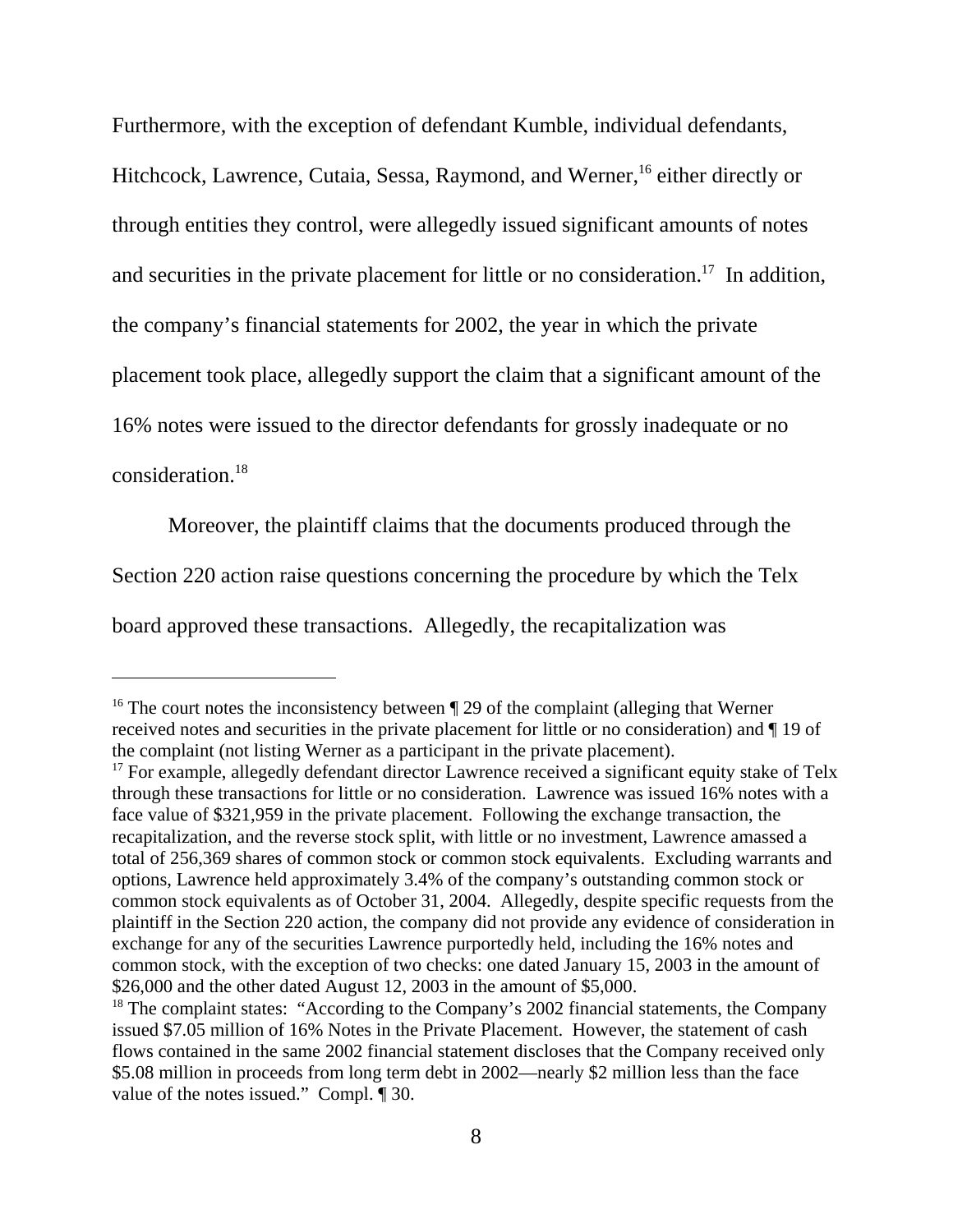consummated before the Telx board was informed about the fairness of the transaction. According to the complaint, "the recapitalization was completed by August 15, 2003, yet board minutes indicate that the defendants were not informed of the results of the fairness opinion by their financial advisor until August 21, 2003."19 Furthermore, it is alleged that the board minutes reveal that as of a September 24, 2003 meeting the board still had not received a copy of the completed fairness opinion.

### C. The Repurchase

On August 29, 2005, Telx announced an offer to repurchase up to \$5 million worth of its securities. The repurchase was open to all holders, including directors and senior management, of common stock, Series A preferred stock, and vested options and warrants with an exercise price of less than \$10 per share. The repurchase, which was set to expire on September 23, 2005, had a purchase price per share of common and preferred of \$10, as well as \$10 per option and warrant minus the underlying applicable exercise price. $^{20}$ 

In the event that Telx security holders tendered more than \$5 million worth of Telx's securities, the company would apply a proration formula to determine the percentage of securities that it would repurchase from each security holder. Based

 $19$  Compl.  $\P$  31.

 $20$  To finance the repurchase, Telx sought a \$5 million extension of credit with its current credit facility.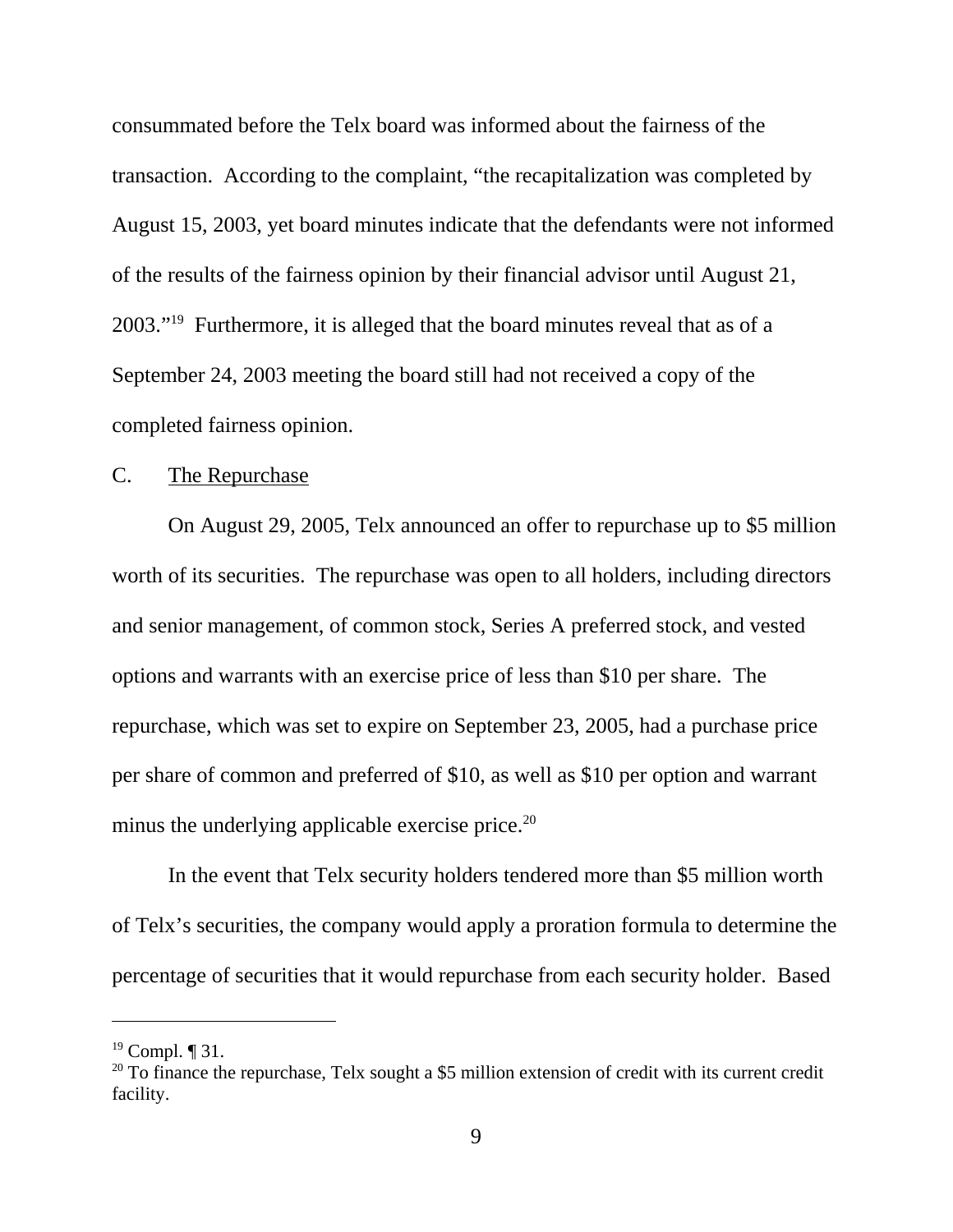upon the proration formula, the repurchase guaranteed the largest share of the repurchase funds to those who held the most eligible securities.<sup>21</sup> Moreover, should the repurchase be oversubscribed, holders of more than one type of security could choose to have the company repurchase a particular type of security first. Thus, for example, those who held common stock as well as options and warrants could tender their options and warrants first.

 The plaintiff alleges that the company did not disclose any information indicating how it derived the \$10 per share repurchase price, or the uniform pricing structure it offered for common and preferred stock classes as well as options and warrants. According to the complaint, "nothing in the Company's history, whether looking to its financial condition or the prices at which shares have historically or recently traded, indicates a per security price even approaching \$10.00.<sup>"22</sup> Allegedly, the Telx stock never sold for more than \$4 per share (adjusted for the reverse stock split) and in most cases sold well below that amount. For example, the common stock was offered at \$2.70 per share (adjusted for the reverse stock

 $21$  According to the proration formula, Telx would purchase from each tendering security holder securities having a net equity value equal to the lesser of (1) the net equity value of the securities tendered by such security holder or (2) such security holder's proportionate net equity value, as it related to the overall value of outstanding securities. Should security holders tender less than the proportionate net equity value of their securities, Telx would then purchase additional securities from those holders who tendered more than their proportionate net equity value, pro rata, based on the net equity value of their tendered securities.  $22$  Compl. ¶ 37.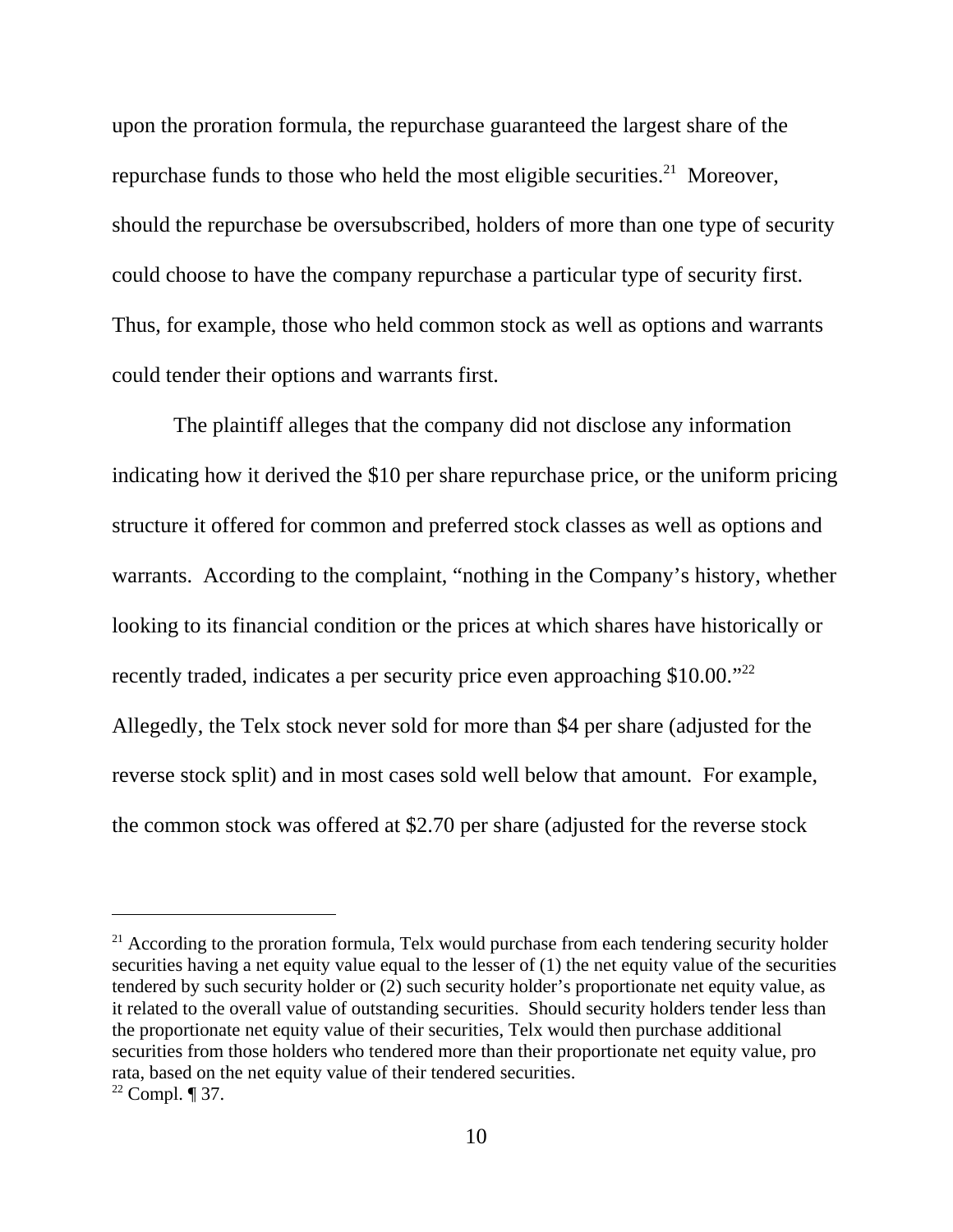split) in the March 2002 private placement.<sup>23</sup> The complaint alleges that "nothing" in Telx's performance or disclosed earnings in . . . the two or three years since the recapitalization and the private placement would justify a three- to five-fold increase in the value of Telx securities."<sup>24</sup> Therefore, the plaintiff claims that the \$10 per security price is "severely inflated," presumably to give value to the options and warrants disproportionately held by the defendants.25

At the time of the repurchase, Telx directors and executive officers beneficially owned approximately 42% of Telx's common stock, 37% of Telx's outstanding Series A preferred stock, and, most significantly, approximately 89% of Telx's outstanding options and warrants.<sup>26</sup> The options and warrants, which were fully vested and convertible into Telx stock at any time, had exercise prices ranging from \$0.10 to \$3.40. Therefore, allegedly, the Telx directors who owned a large number of options and warrants at exercise prices well below the \$10

 $23$  Also, according to the complaint, in August 2003, pursuant to the recapitalization, the company retired approximately \$7.8 million worth of debt in exchange for Series A preferred shares at between \$1.80 and \$4.

<sup>&</sup>lt;sup>24</sup> *Id*. <sup>25</sup> Compl. **[1]** 37, 39. The company's presumed market capitalization contemplated in the repurchase would, accounting for all outstanding common and preferred stock as of July 31, 2005, equal \$76,045,940. Allegedly, such a value exceeds by several times an appropriate market capitalization for a company in Telx's financial condition.

 $26$  According to the repurchase disclosure document, a group of eight unidentified Telx directors and executive officers beneficially owned, in the aggregate, 795,894 shares of common stock, 2,133,337 shares of Series A preferred stock, and 1,776,781 eligible options and warrants with exercise prices ranging from \$0.10 to \$3.40.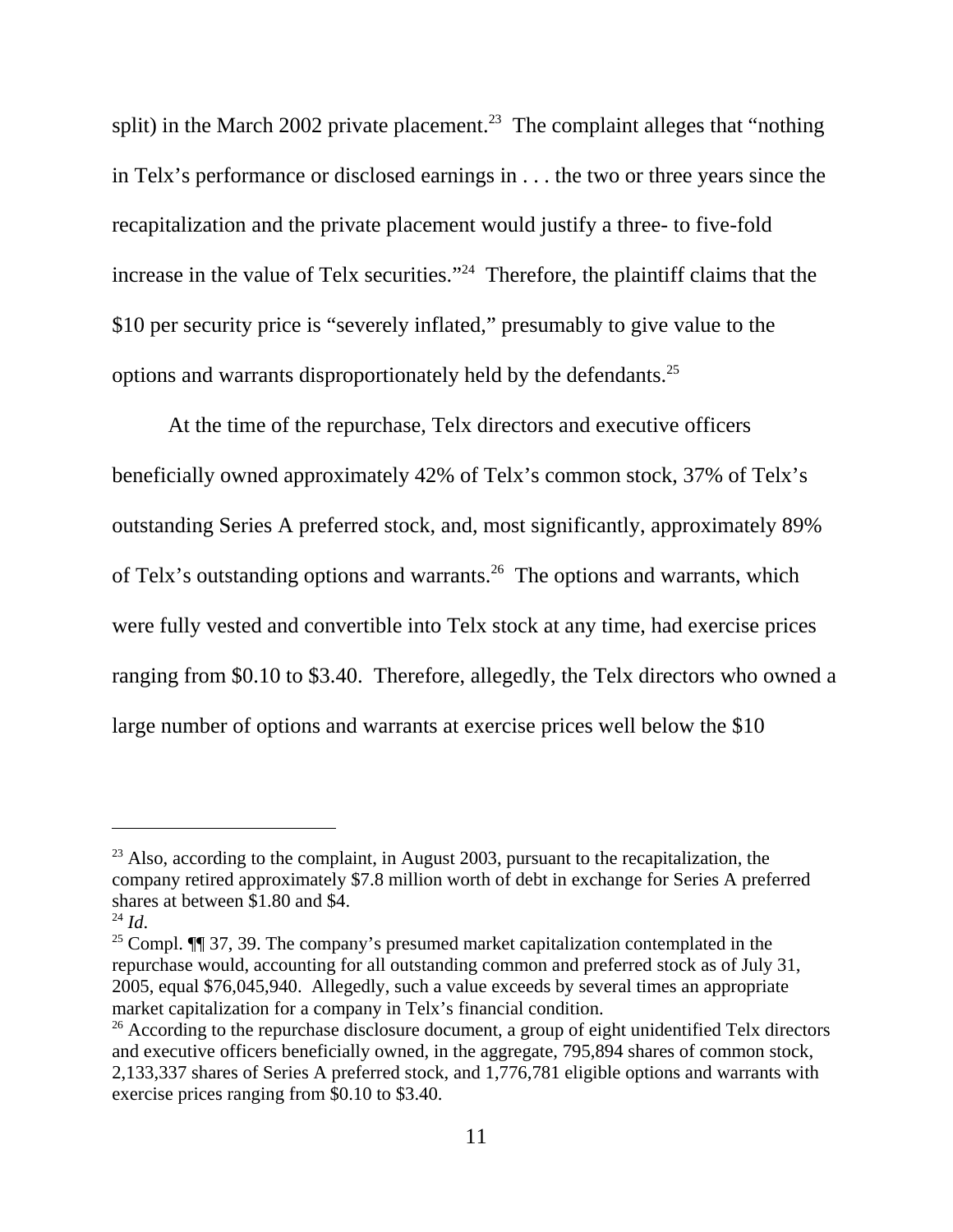repurchase price were to substantially benefit from the transaction. According to the complaint:

The repurchase does not serve any legitimate corporate interest. Instead, it merely serves as a means for the Company's directors and senior management to cash in at least some of their holdings holdings which they cannot demonstrate were properly acquired—at a per security price that exceeds by several times any reasonable estimate of their value.<sup>27</sup>

Furthermore, given the structure and terms of the repurchase, the defendants could tender their otherwise underwater options and warrants and receive a significant amount of the proceeds without diluting their ownership interest in the company.

### **II.**

Section 141(a) of the DGCL provides that "the business and affairs of every corporation organized under this chapter shall be managed by or under the discretion of a board of directors."28 Within this authority is the decision whether or not to bring litigation on behalf of the corporation.<sup>29</sup> Accordingly, a stockholder wanting to initiate a lawsuit on behalf of the corporation pursuant to Court of Chancery Rule 23.1 must first make demand on the corporation's board of directors to take the requested remedial action or demonstrate the futility of such a

 $27$  Compl.  $\P$  2.

<sup>28 8</sup> *Del. C.* § 141(a).

<sup>&</sup>lt;sup>29</sup> *Aronson v. Lewis*, 473 A.2d 805, 812 (Del. 1984) (stating that "[t]he demand requirement is a recognition of the fundamental precept that directors manage the business and affairs of the corporation").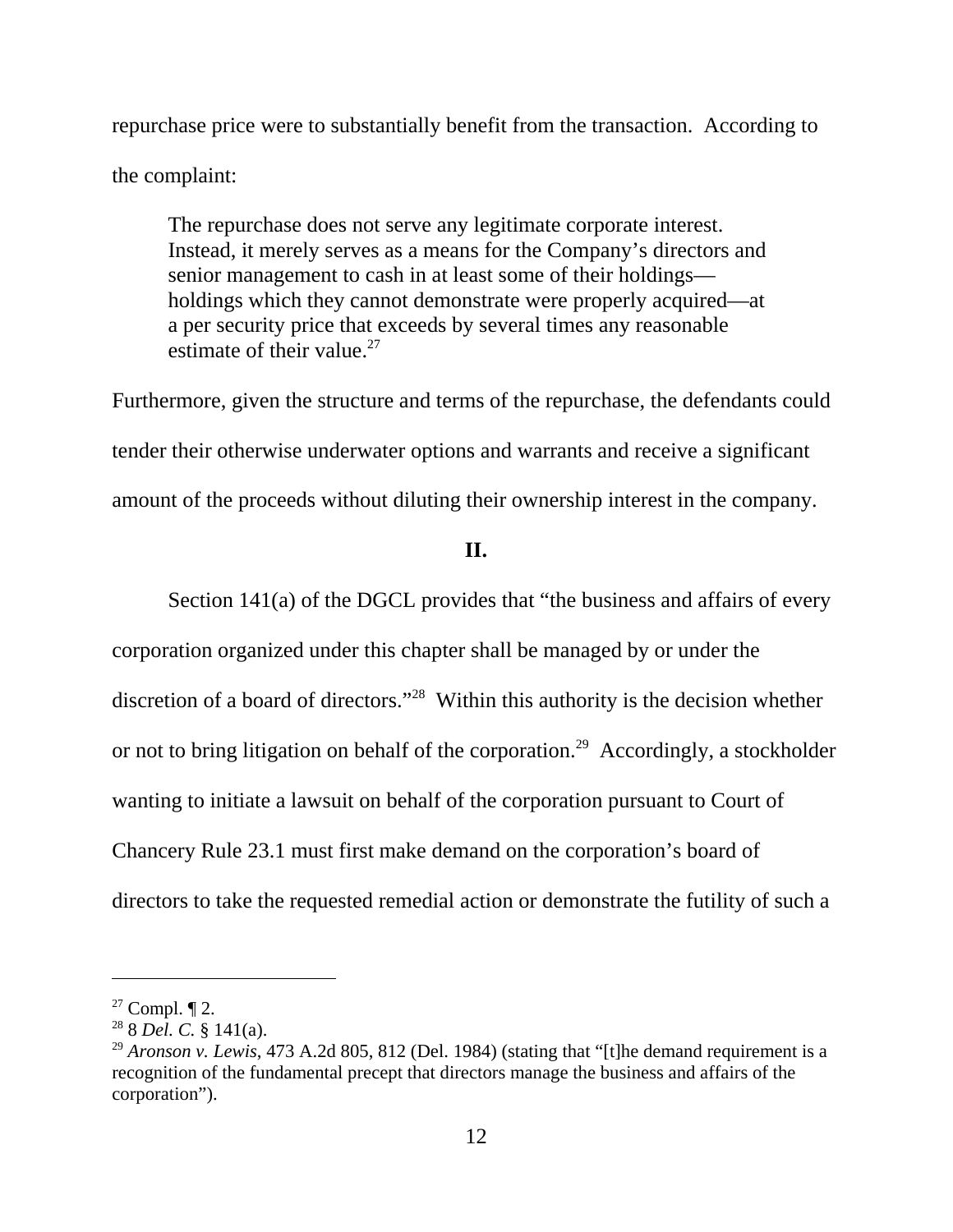demand.30 The test of futility is whether at the time of the filing of suit a majority of the directors could have impartially considered and acted upon the demand.<sup>31</sup>

 In *Aronson v. Lewis*, the Delaware Supreme Court held that, in determining demand futility, the court must decide whether, "under the particularized facts alleged, a reasonable doubt is created that: (1) the directors are disinterested and independent and (2) the challenged transaction was otherwise the product of a valid exercise of business judgment."<sup>32</sup> When determining whether a derivative complaint creates a reasonable doubt, "plaintiffs are entitled to all reasonable factual inferences that logically flow from the particularized facts alleged, but conclusory allegations are not considered as expressly pleaded facts or factual inferences."33

In this case, the plaintiff failed to make a pre-suit demand on the board. Instead, the complaint alleges that a majority of Telx's directors are incapable of impartially considering a demand to pursue claims relating to the challenged transactions. As discussed herein, the court finds that the plaintiff has met the first prong of *Aronson*. Therefore, the court will deny the defendants' motion to dismiss and permit the plaintiff to proceed with this derivative suit.

<sup>30</sup> *Brehm v. Eisner*, 746 A.2d. 244, 245-55 (Del. 2000).

<sup>31</sup> *Aronson*, 473 A.2d at 809-10 (stating that "futility is gauged by the circumstances existing at the commencement of a derivative suit").

<sup>32</sup> *Id.* at 814.

<sup>33</sup> *Brehm*, 746 A.2d at 255.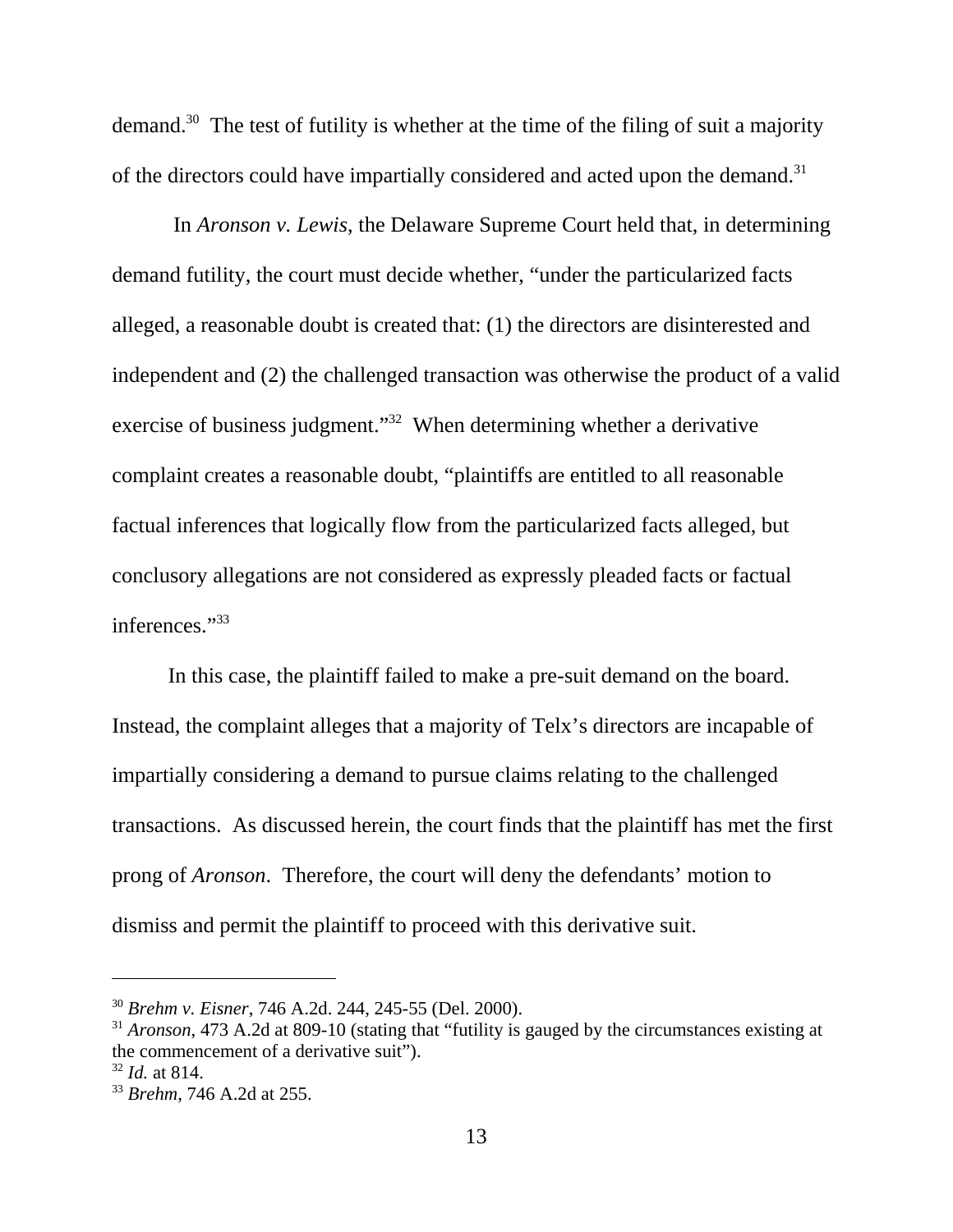The plaintiff claims, *inter alia*, that a majority of the Telx directors engaged in self-interested transactions in violation of their duty of loyalty. The plaintiff's allegations with respect to the first prong of *Aronson* are two-fold. First, the plaintiff alleges that a majority of Telx directors received securities in the private placement transaction for little or no consideration. Second, the plaintiff alleges that a majority of the Telx directors engaged in a self-dealing transaction in which they caused the company to repurchase at a grossly inflated price options and warrants held almost exclusively by those directors. These allegations, if true, create a reasonable doubt that the directors were disinterested in approving the challenged transactions.

To establish director interest sufficient to excuse demand, the plaintiff must plead particularized facts showing that a majority of the Telx board had either a financial interest not equally shared by the stockholders, or an entrenchment purpose.34 Here, the test is satisfied by the plaintiff's allegation, stated with particularity, that a majority of the directors received securities of the company in the private placement transaction for little or no consideration.<sup>35</sup> Furthermore, the

<sup>34</sup> *Grobow v. Perot*, 539 A.2d 180, 188 (Del. 1988).

<sup>&</sup>lt;sup>35</sup> At oral argument, the defendants maintained that, because the Telx outside financial auditors certified the company's financial statements, it is reasonable to conclude that valuable consideration was paid to the company. The court cannot reasonably rely at a motion to dismiss stage on a mere statement made by a defendant that an outside auditor certified the financials of the company. The issue is whether the director defendants paid consideration for the notes they received in the private placement. This is an issue of objective fact that cannot be proved by the existence of an auditor's certification.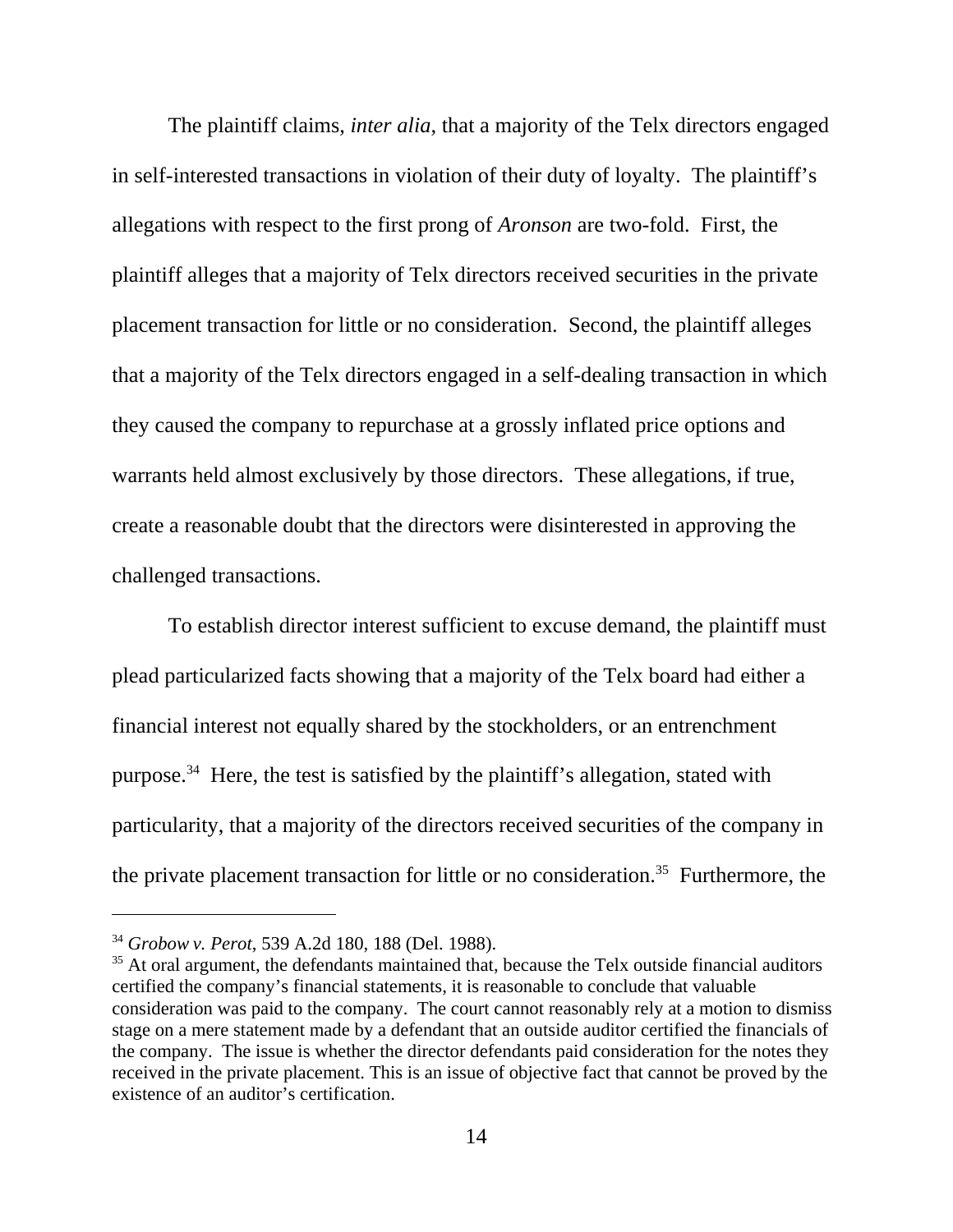allegations with respect to the repurchase suggest that the self-tender offer was an interested transaction subject to the entire fairness standard of review.

The defendants argue that the repurchase is not an interested transaction because all security holders can participate in the transaction on equal terms. They contend that, even though the directors had a financial interest in the offer in the sense that they owned Telx securities, they did not have an interest in the offer that would disqualify them from objectively considering a demand to bring derivative claims related to that offer. The court is unable to accept this argument because, taken as true, the particularized allegations of fact in the complaint support a reasonable probability that a majority of the Telx directors were financially interested in the repurchase and stand to receive a financial benefit *not* equally shared by the company's stockholders.

By deciding to include options and warrants in the repurchase, the directors, who owned approximately 89% of Telx's options and warrants, allowed themselves to claim a larger percentage of the repurchase proceeds. Allegedly, the repurchase was structured such that the directors could potentially receive a disproportionate benefit from the transaction than they would otherwise have been entitled to had the repurchase only included outstanding common stock.<sup>36</sup> Thus,

<sup>&</sup>lt;sup>36</sup> The number of options and warrants eligible for repurchase was substantial. Indeed, the amount of options and warrants eligible for repurchase was greater than the total amount of common stock outstanding.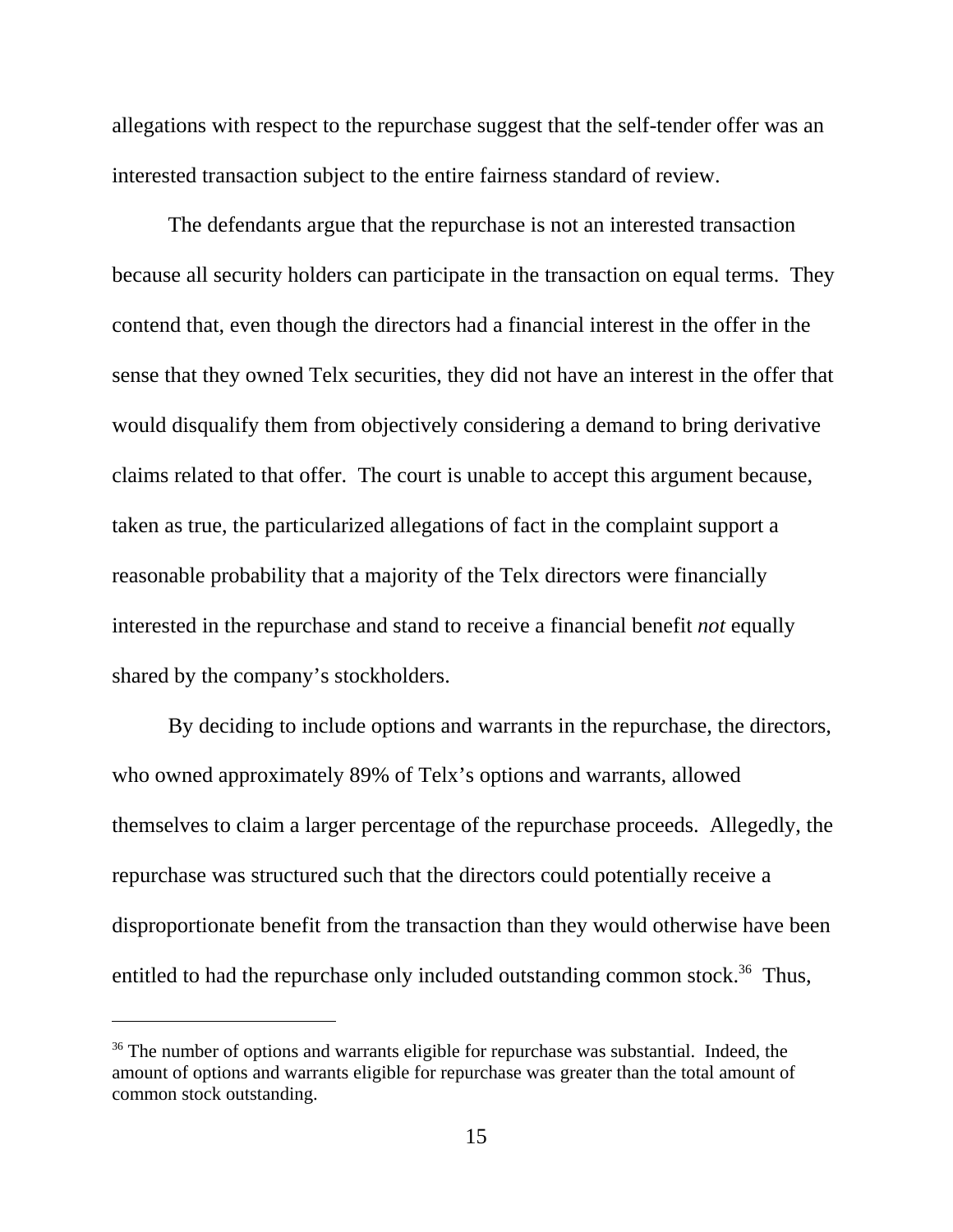the decision to include options and warrants in the repurchase, while not necessarily suspect, when coupled with the other factors discussed next, suggests that the individual director defendants placed their own interests above those of the Telx stockholders.<sup>37</sup> Similarly, the proration formula allowed the directors to first tender their options and warrants in the repurchase without a concomitant reduction of their ownership percentage in the company. To the extent that the directors planned to tender their options and warrants while retaining their common and preferred stock, they could be unfairly advantaging themselves to the detriment of the common stockholders.

Most important, by setting the repurchase price at \$10, the directors made it possible to receive cash for their options and warrants at a price allegedly far in excess of the value of these securities. Had the directors instead priced the repurchase at what is alleged to be fair value, many, if not all of the options and warrants would have been "out of the money." Instead, the directors allegedly chose "to cash out these securities at a price well above their exercise price and

 $37$  In addition, the court notes that the directors may have improperly put the interests of the option and warrant holders above the interests of the common stockholders. The Delaware Supreme Court has consistently held that directors do not owe fiduciary duties to future stockholders. *See Simons v. Cogan*, 549 A.2d 300, 303 (Del. 1988) (holding that a "convertible debenture represents a contractual entitlement to the repayment of a debt and does not represent an equitable interest in the issuing corporation necessary for the imposition of a trust relationship with concomitant fiduciary duties"); *Cont'l Airlines v. American Gen.,* 575 A.2d 1160, 1168 (Del. 1990) (explaining that warrant holders are only protected by contractual rights); *Glinert v. Wickes Cos.*, 586 A.2d 1201 (Del. 1990) (holding that a corporation did not owe a fiduciary duty to future stockholders).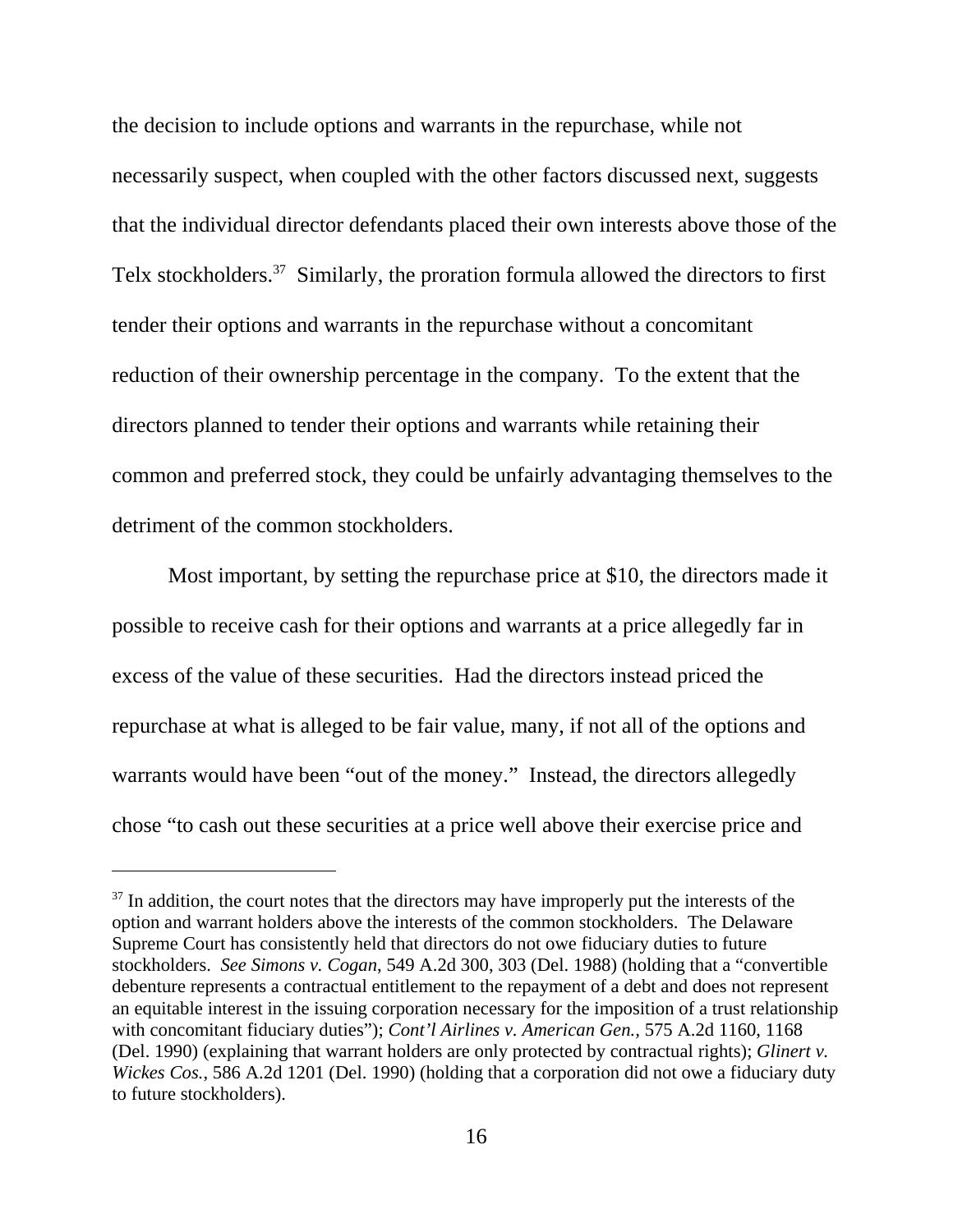well above a price these holders would otherwise be able to obtain without the repurchase."38 In addition, the claim that the company did not disclose why the directors chose a \$10 repurchase price or how this price was calculated further supports the suggestion that the directors had an improper motive to cash out their less valuable (or valueless) options and warrants at an inflated price.<sup>39</sup>

For these reasons, the court concludes that the plaintiff has alleged with particularity facts which, if true, are sufficient to raise a reasonable doubt as to whether the directors could properly entertain the plaintiff's demand. Accordingly, the court will deny the defendants' motion to dismiss pursuant to Rule 23.1.

#### **III**.

The defendants have also moved under Court of Chancery Rule 12(b)(6) to dismiss the claims that: (1) the repurchase violates Section  $160(a)(1)$  of the DGCL; and (2) the directors breached their fiduciary duty of candor by disseminating a disclosure document pursuant to the repurchase that contains material misstatements and omissions.

<sup>38</sup> Compl. ¶ 42.

<sup>&</sup>lt;sup>39</sup> In addition, the Telx directors have acknowledged in the disclosure document that the board has explored a possible merger transaction with a third party or another recapitalization. Allegedly, "[t]he repurchase therefore affords the individual defendants the opportunity to cash in a significant portion of their holdings now at a per share value that the individual defendants know would not be available in a negotiated transaction with a third party such as a merger or recapitalization." Compl. ¶ 41.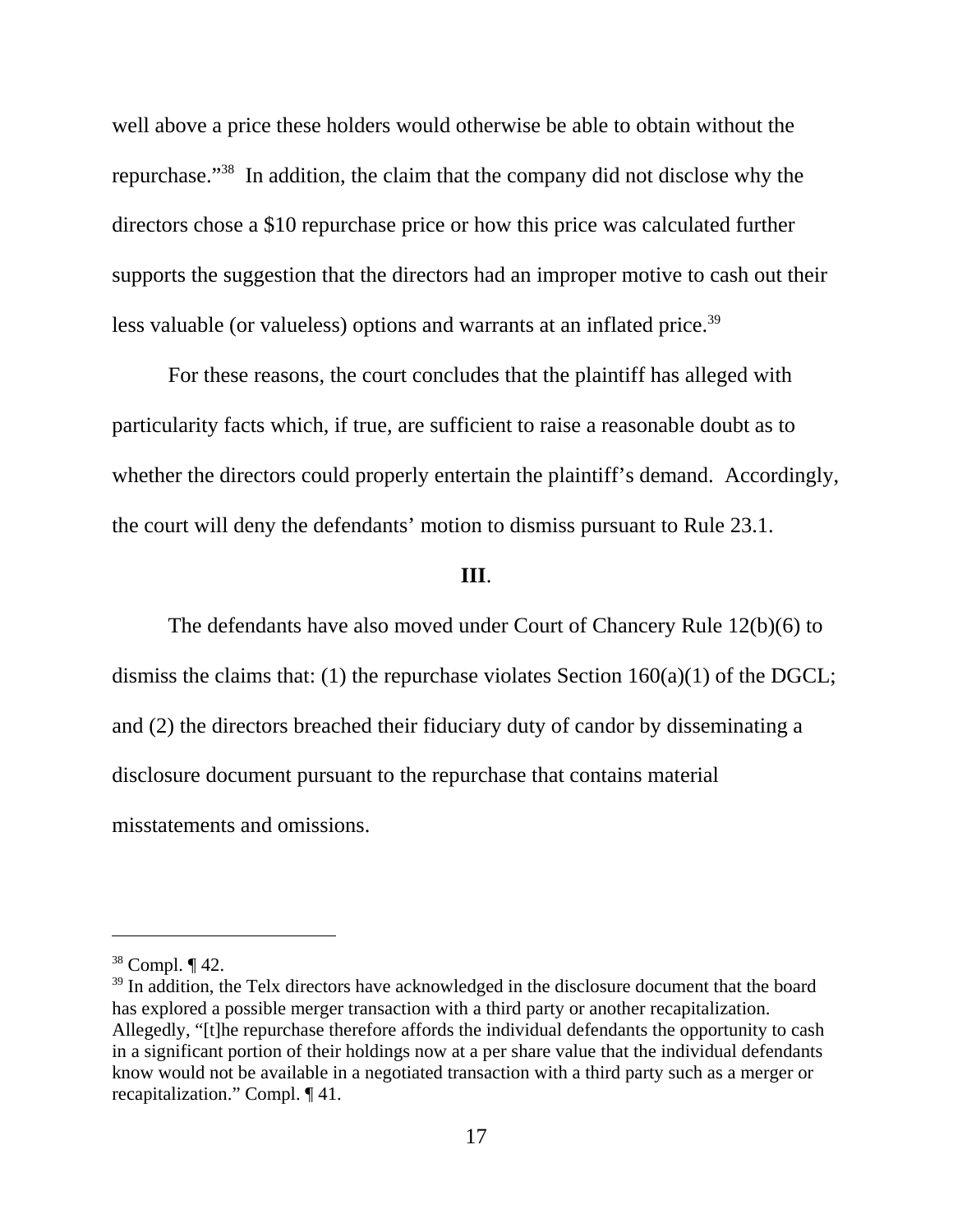The standard for dismissal pursuant to Rule 12(b)(6) for failure to state a claim upon which relief can be granted is well established. A motion to dismiss will be granted if it appears with reasonable certainty that the plaintiff could not prevail on any set of facts that can be inferred from the pleading.40 That determination is generally limited to the factual allegations contained in the complaint. In considering this motion, the court must assume the truthfulness of all well pleaded allegations of fact in the complaint. $41$  All well pleaded facts and inferences that can reasonably be drawn therefrom are accepted as true.<sup>42</sup> However, with that said, a trial court need not blindly accept as true all allegations, nor must it draw all inferences from them, in the plaintiff's favor unless they are reasonable inferences.<sup>43</sup>

### A. Section  $160(a)(1)$

The plaintiff alleges that Telx's repurchase of its shares will cause an impairment of Telx's capital within the meaning of 8 *Del. C.* § 160(a)(1). The plaintiff bases his allegation on the pro forma balance sheet provided in the disclosure document which reveals that the repurchase amount of \$5 million far

<sup>40</sup> *Kohls v. Kenetech,* 791 A.2d 763, 767 (Del. Ch. 2000).

<sup>41</sup> *Grobow*, 539 A.2d at 188 n.6 (upon a motion to dismiss, "all facts of the pleadings and reasonable inferences to be drawn therefrom are accepted as true, but neither inferences nor conclusions of fact unsupported by allegations of specific facts upon which the inferences or conclusions rest are accepted as true"). <sup>42</sup> *Id.*

<sup>43</sup> *Id.*; *In re Lukens Inc. S'holders Litig.,* 757 A.2d 720, 727 (Del. Ch. 1999).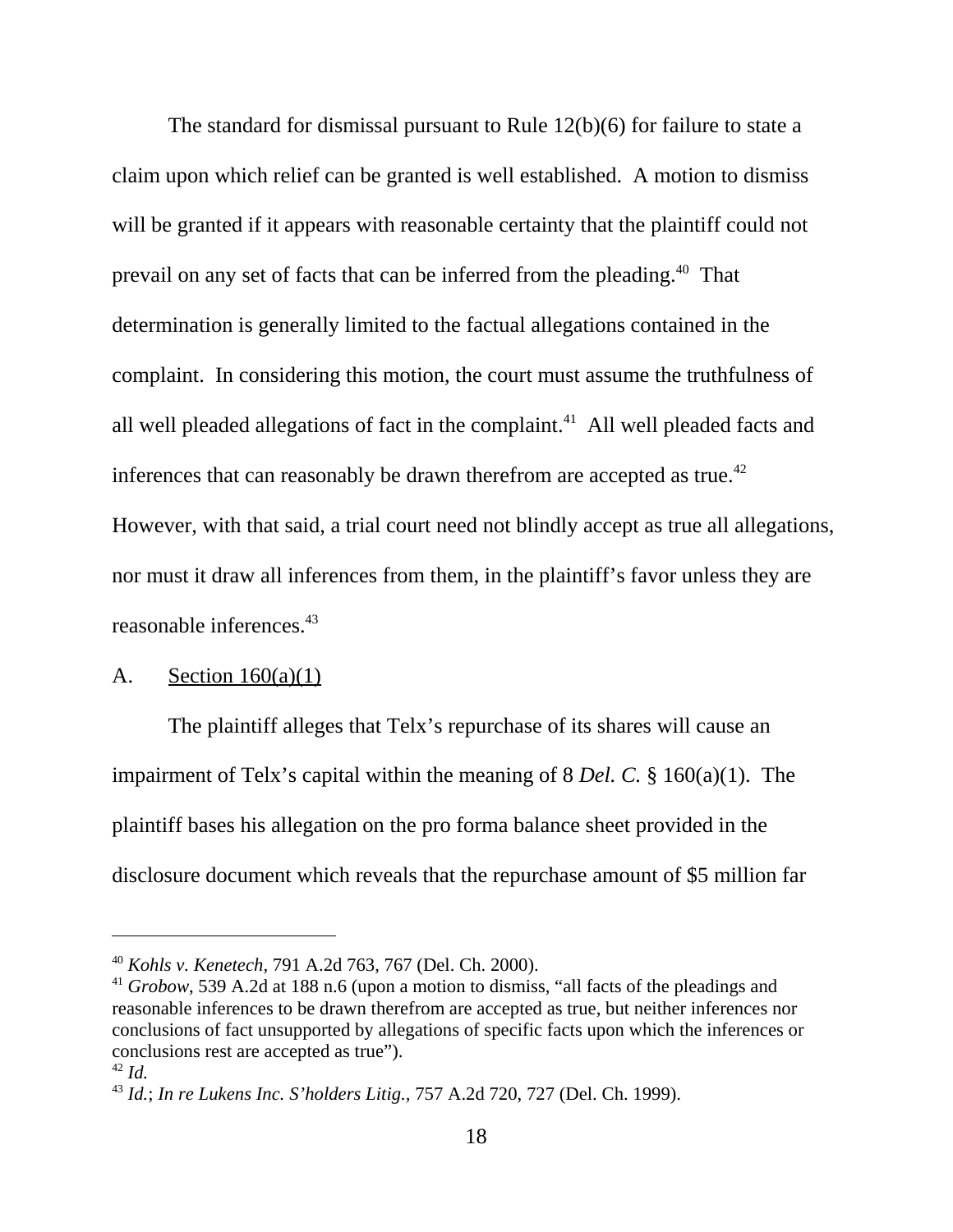exceeds Telx's surplus.<sup>44</sup> Section 160(a)(1) provides that a corporation may not repurchase or redeem its own shares "when the capital of the corporation is impaired or when such purchase or redemption would cause any impairment of the capital of the corporation." A repurchase impairs capital if the funds used in the repurchase exceed the amount of the corporation's surplus, as defined in 8 *Del. C.* § 154 to mean the excess of net assets over the par value of the corporation's issued stock.

The defendants rely on *Klang v. Smith's Food and Drug Centers* for the proposition that Section 160 was not violated because the company has the ability to revalue its assets to conform to the requirements of the statute.<sup>45</sup> It is true that, in *Klang*, the Delaware Supreme Court held that a corporation *may* revalue its assets and liabilities to show a surplus and thus conform to Section 160.<sup>46</sup> Unlike in *Klang*, however, where the board in fact appropriately revalued its corporate assets to comply with the statute, here it is alleged that the Telx board did not perform such a revaluation.47 Moreover, *Klang* was decided after the parties took

<sup>&</sup>lt;sup>44</sup> According to the summary balance sheet contained in the disclosure document, Telx has total assets of \$63,554,213 and total liabilities of \$61,561,337, which results in net assets of \$1,992,876. Subtracting the aggregate par value of Telx's outstanding equity (\$76,045) from its net assets leaves a surplus within the meaning of 8 *Del. C.* § 154 of \$1, 916,831. Therefore, the repurchase amount of \$5 million exceeds Telx's surplus, resulting in an impairment of Telx's capital in violation of 8 *Del. C.* § 160.

<sup>45 702</sup> A.2d 150, 154 (Del. 1997).

<sup>46</sup> *Id.* 

<sup>47</sup> *Id.* at 155.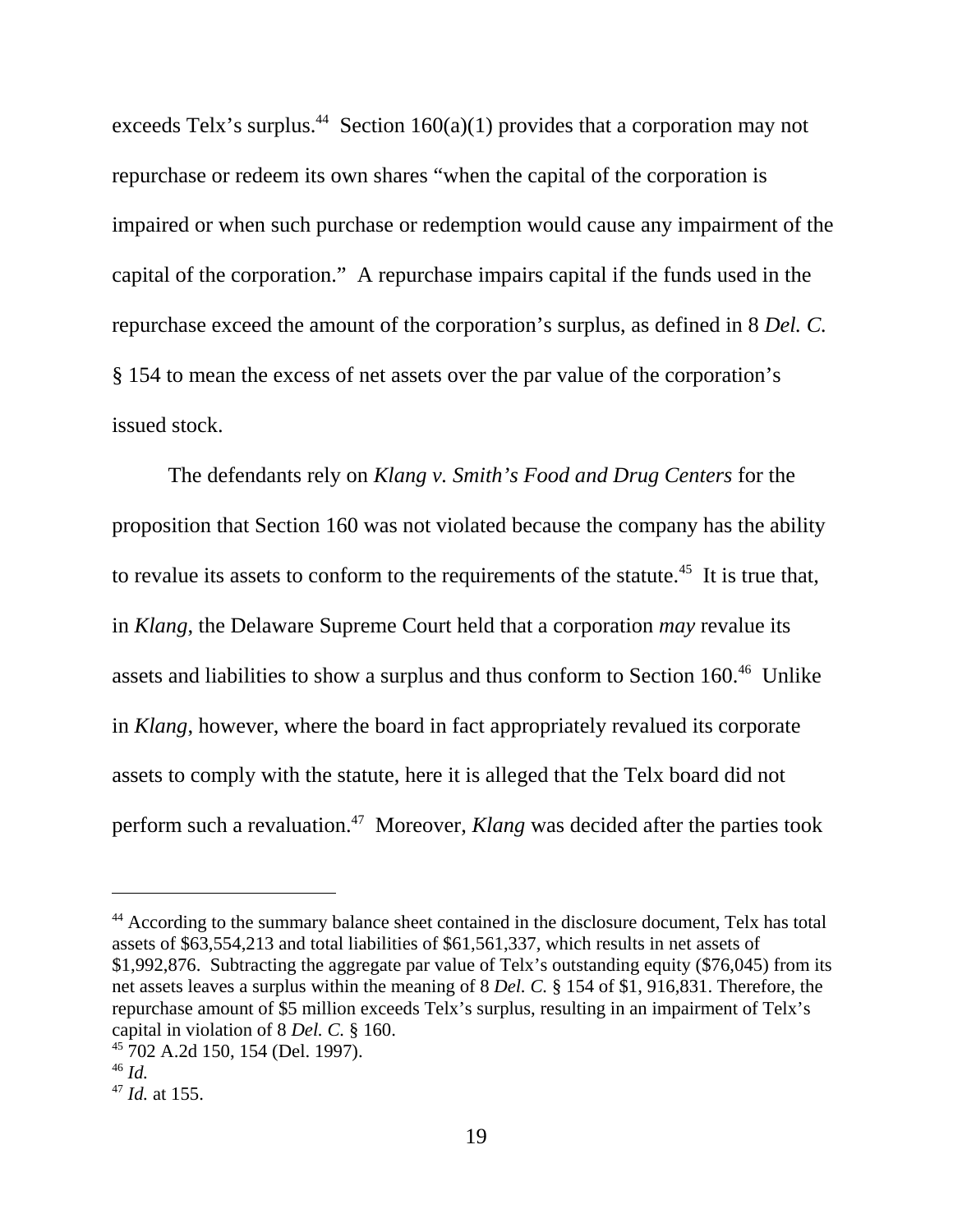full discovery and the court had before it a fully-developed factual record.<sup>48</sup> In the present matter, the court is confined to the allegation in the complaint that the company lacked adequate surplus and did not revalue its assets to create sufficient surplus.

In the circumstances, it would be unreasonable for the court to assume, contrary to the well pleaded facts, that the company actually revalued its assets to comply with Section 160. Such an assumption would effectively render meaningless the statutory prohibition against conducting a repurchase that impairs the company's capital. Accordingly, the court finds that the plaintiff has properly alleged a claim that the repurchase violated Section 160(a)(1).

#### B. Disclosure Claims

The plaintiff alleges that the Telx directors breached their fiduciary duty of candor by disseminating a disclosure document with respect to the repurchase that contains several material misstatements and omissions. Specifically, the plaintiff claims, *inter alia*, that the defendants failed to fully and accurately disclose in the offer to purchase (1) relevant, up-to-date financial information, (2) the justification for their decision to repurchase \$5 million worth of Telx stock with borrowed funds, (3) any information concerning the source or derivation of the \$10 per security purchase price, (4) the effect on common stockholders if they decide not to

<sup>48</sup> *Id.* at 153.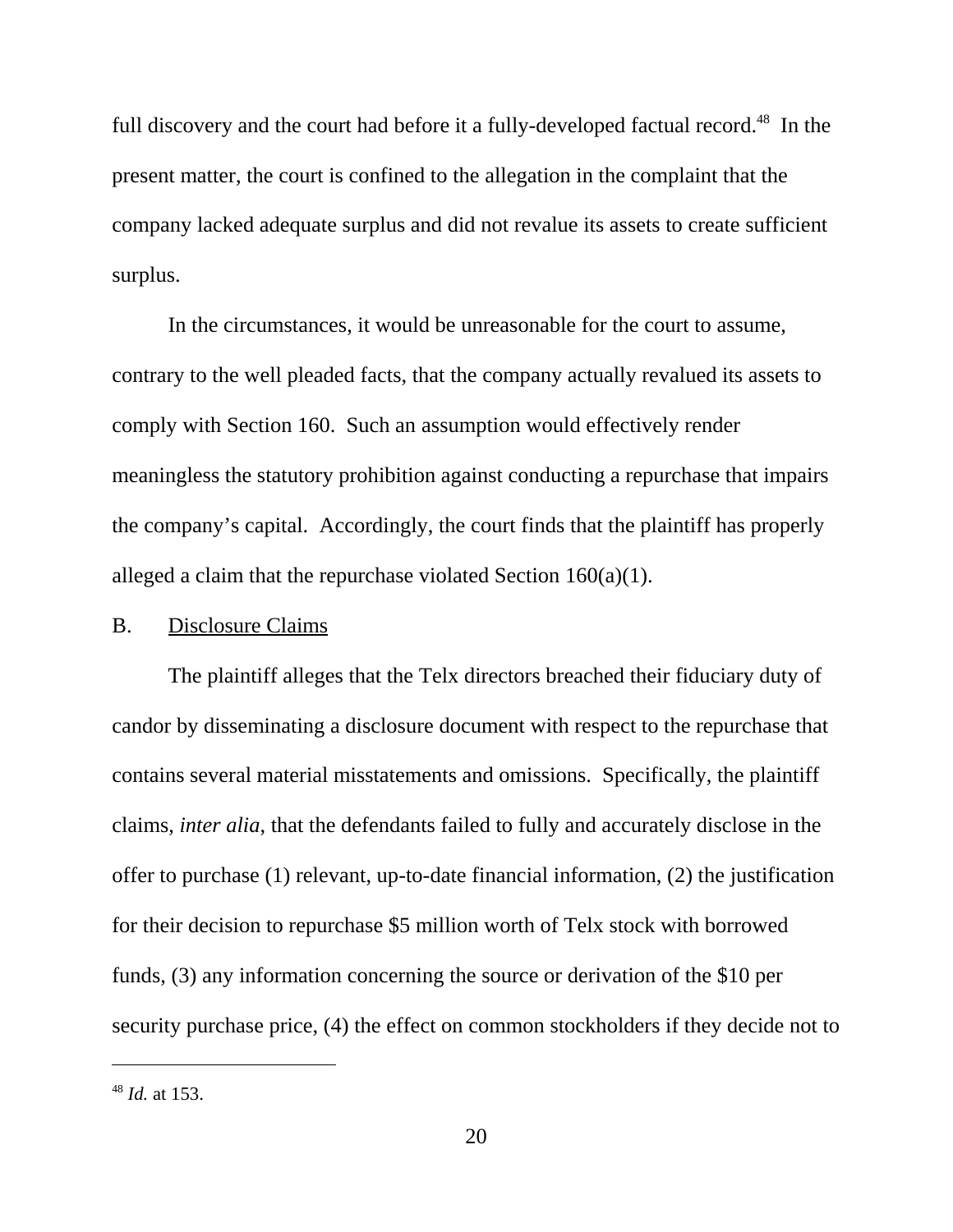participate in the repurchase, (5) the nature and extent of the directors' ownership and intended participation in the repurchase, (6) why they included options and warrants in the repurchase, and (7) whether Telx was engaged in preliminary merger negotiations at the time it commenced the repurchase.<sup>49</sup>

Under Delaware law, "a board of directors is under a fiduciary duty to disclose material information when seeking shareholder action."<sup>50</sup> This fiduciary disclosure obligation involves the affirmative duty to provide information, the duty to be materially accurate and complete with respect to the information that is provided, and the duty to be entirely fair by fully disclosing material information.<sup>51</sup> Here, the plaintiff alleges that the stockholders could not make an informed

<sup>&</sup>lt;sup>49</sup> Moreover, the plaintiff claims that prior to the expiration date of the repurchase he wrote to the company expressing his concerns regarding the omission of material information in the disclosure document. Allegedly, he was told that the company would disseminate a supplement to the disclosure document which would address his concerns. The plaintiff claims never to have received any supplemental disclosures.

<sup>50</sup> *Malone v. Brincat*, 722 A.2d 5, 9 (Del. 1998) *citing Loudon v. Archer-Daniels-Midland Co.,* 700 A.2d 135, 137-38 (Del. 1997) ("Delaware law of the fiduciary duties of directors . . . establishes a general duty to disclose to stockholders all material information reasonably available when seeking stockholder action . . . . But there is no per se doctrine imposing liability . . .); *Arnold v. Soc'y for Sav. Bancorp,* 650 A.2d 1270, 1277 (Del. 1994) (a fiduciary disclosure obligation "attaches to proxy statements and any other disclosures in contemplation of shareholder action"); *Stroud v. Grace,* Del. Supr., 606 A.2d 75, 84 (Del. 1992) ("directors of Delaware corporations are under a fiduciary duty to disclose fully and fairly all material information within the board's control when it seeks shareholder action").

<sup>51</sup> *See Stroud*, 606 A.3d at 84 (recognizing an affirmative duty to provide information to stockholders); *see also Shell Petroleum v. Smith*, 606 A.2d 112, 114 (Del. 1992); *Kahn v. Roberts*, 679 A.2d 460, 462 (Del. 1996) (finding a duty to be materially accurate and complete when management is seeking stockholder action); *see also Arnold*, 650 A.3d at 1277; *Sealy Mattress Co. of N.J. v. Sealy Inc.*, 532 A.2d 1324, 1340 (Del. Ch. 1987) (holding that the duty of fairness includes an obligation to make full disclosure).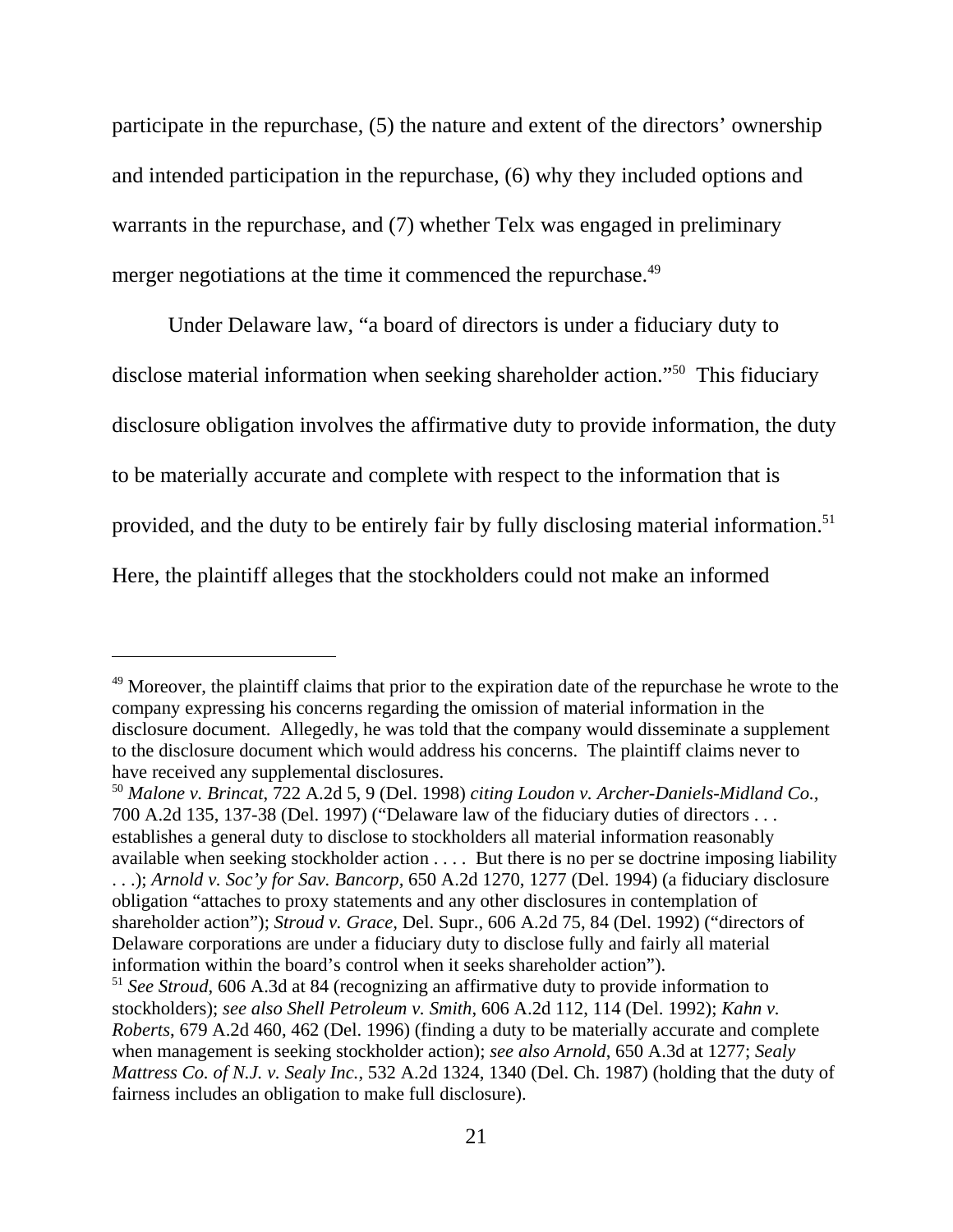decision on whether to participate in the tender offer because the company's disclosure document is materially misleading.

 The complaint adequately alleges that the directors failed to disclose all facts material to the tender offer.<sup>52</sup> In particular, the failure to adequately disclose the purpose of the transaction and how the unusually high \$10 per security purchase price was derived may prove to be material omissions.<sup>53</sup> The duty to disclose material information such as this is especially important where, as here, the securities that are the subject of the repurchase are not publicly traded, leaving the stockholders without a market price against which to measure the adequacy of the proposal.

 Lastly, the plaintiff alleges that the disclosure document did not adequately disclose that certain Telx directors had a potential conflict of interest by reason of their ownership of significant amounts of Telx options and warrants. Allegedly, a conflict exists between the directors and the common stockholders because the directors, who owned approximately 89% of Telx options and warrants, could disproportionately benefit over the common stockholders in the tender offer. If

<sup>52</sup> *Eisenberg v. Chicago Milwaukee Corp.*, 537 A.2d 1051, 1057 (Del. Ch. 1987) ("Where a corporation tenders for its own shares, the exacting duty of disclosure imposed upon corporate fiduciaries is even 'more onerous' than in a contested offer. That is because in a self-tender, the disclosures are unilateral and not counterbalanced by opposing points of view."). <sup>53</sup> *See Gaffin v. Teledyne*, 611 A.2d 467, 473 (Del. 1992); *see also Eisenberg*, 537 A.2d at 1059 (explaining that "the shareholder-offerees are entitled to an accurate, candid presentation of why the self-tender is being made" and "are to be informed of information in the fiduciaries' possession that is material to the fairness of the price").